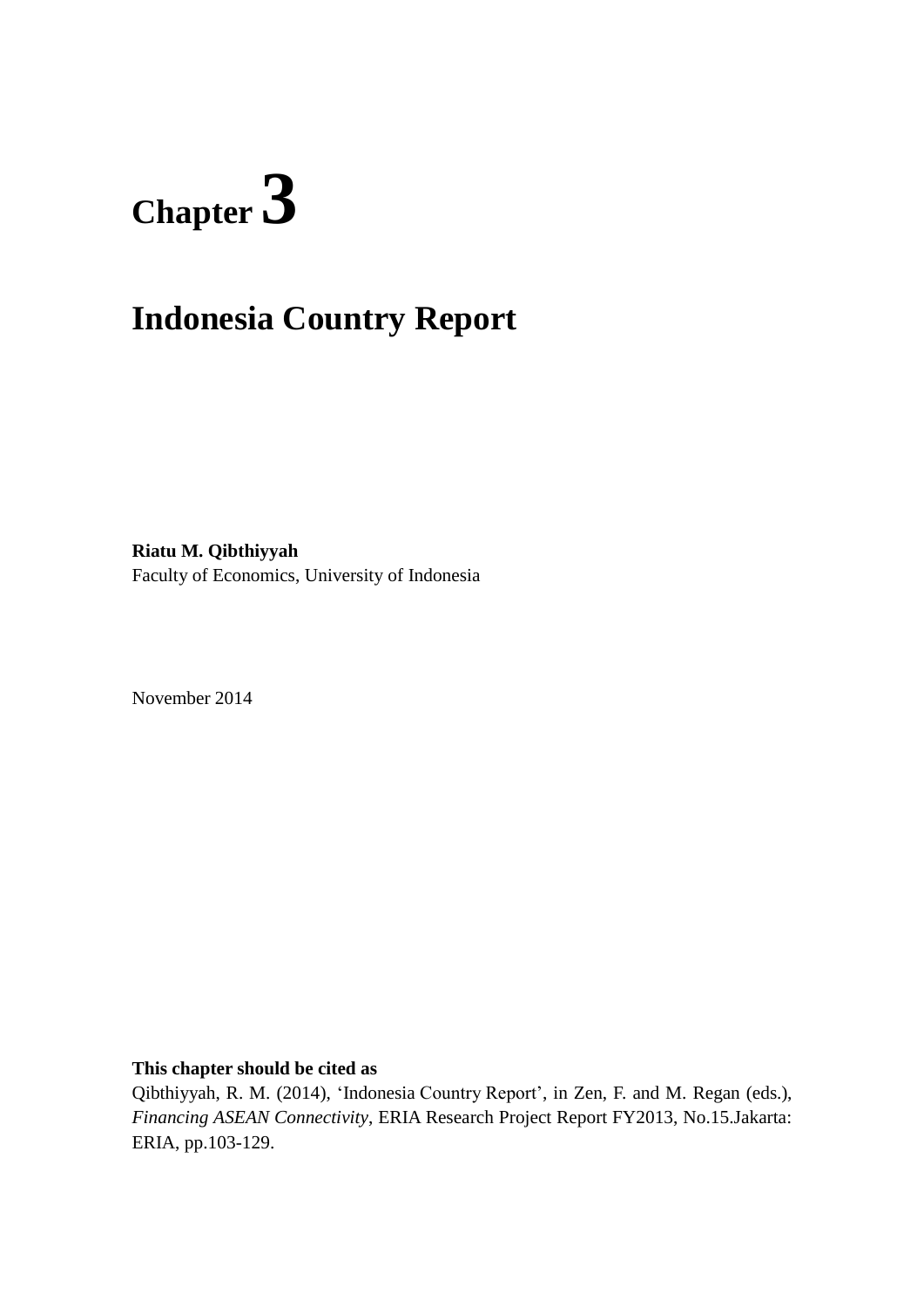# **CHAPTER 3**

## **Indonesia Country Report**

Riatu M. Qibthiyyah

*Universitas Indonesia, Indonesia*

## **Introduction**

Indonesia's population of more than 230 million people is 38 percent of the total population in the ASEAN. With an area covering 1.99 million sq km of various landscape characteristics, Indonesia boasts of a naturally inherent diversity. It is these large and diverse population as well as differences in geographic and development stages across regions that pose as challenges to the provision of adequate public infrastructure, as described in Box 1.

#### **Box 1: Diverse Conditions of Indonesia's Infrastructure**

Based on the Global Competitiveness Index (GCI) 2013, Indonesia's infrastructure still lags behind, with its quality ranked 78th (out of 139 countries) in 2012-2013.

From 2008-2013, the qualities of the port infrastructure and electricity sector were perceived as inadequate, although that of the electricity sector slightly improved in 2013. Telecommunications led other sectors in infrastructure although internet access and quality persisted as issues (Pradono and Syabri, 2013).

The transportation of goods, especially on a large scale, is conducted through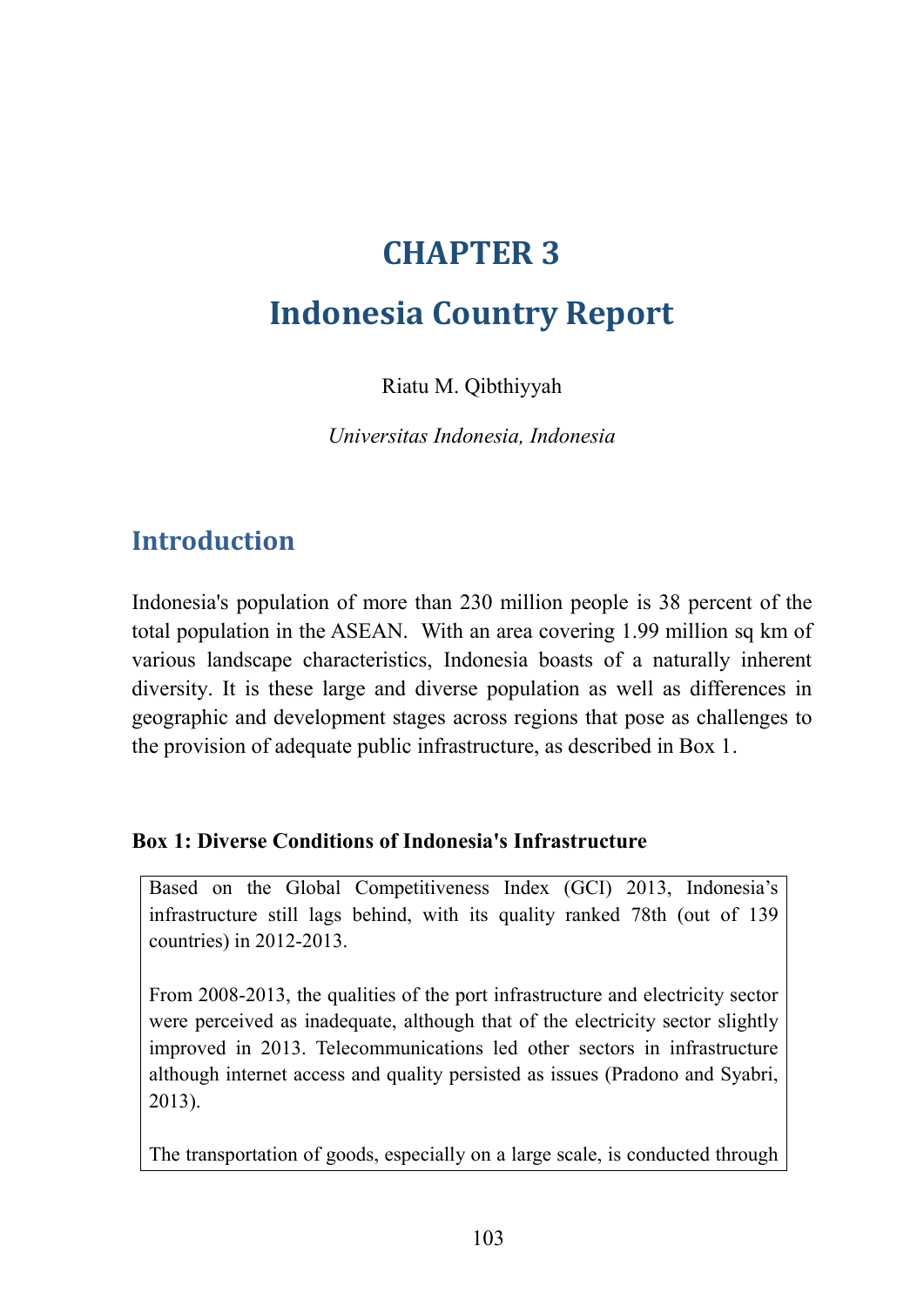sea networks. Port facilities affect competitiveness, particularly when port infrastructure deficiency hampers the trade and transport of goods and pushes output price higher in both domestic and international markets. Major largescale port facilities are mostly operated by Pelindo, the state-owned enterprise (SOE) on port operations. The seaport in Tanjung Priok, however, is considered as over its capacity (World Bank, 2011a). The number of ports from 2004-2009 did not change, and only 110 ports are operated by Pelindo while 533 others are not.

Access to electricity that is provided by the central government is still an issue, especially in the eastern part of the country, where more than 20 percent of households have no electricity access.<sup>1</sup> In particular, around 50 percent of households in Papua and Nusa Tenggara regions are without electricity access. There is also the issue on cost of electricity provision, considering that electricity generation come from fuel mostly imported by the central government. In this case, there is an effort to diversify electricity generation sources to gas, coal, hydro, and geothermal (Bappenas, 2010).

Road infrastructure conditions vary greatly across regions (Ministry of Finance, 2012). Paved roads built by provinces and local governments in most of the Kalimantan region are on average less than 60 percent of the total road length<sup>2</sup>, while those in the Java region are more than 90 percent of the total road length. The Java region has the longest municipality-level roads (World Bank, 2011b), implying that connectivity may not be much of a problem relative to other regions, especially Kalimantan and the eastern part of Indonesia.

There is also a high disparity in road access and road qualities within each province. Some local governments have 100-percent paved roads, while others have less than 10 percent of paved roads such as those in West Sumatera, East Kalimantan, and Gorontalo provinces (Ministry of Finance, 2012).

Meanwhile, households' access to safe drinking water across regions varies from 40 percent to 70 percent of their population. While water quality is relatively better in rural regions, the low access to safe drinking water is mostly in urban regions such as in Banten and DKI Jakarta province. Management of water utilities remains in the control of the local government, particularly since PDAM (the water utility company) is owned by local governments.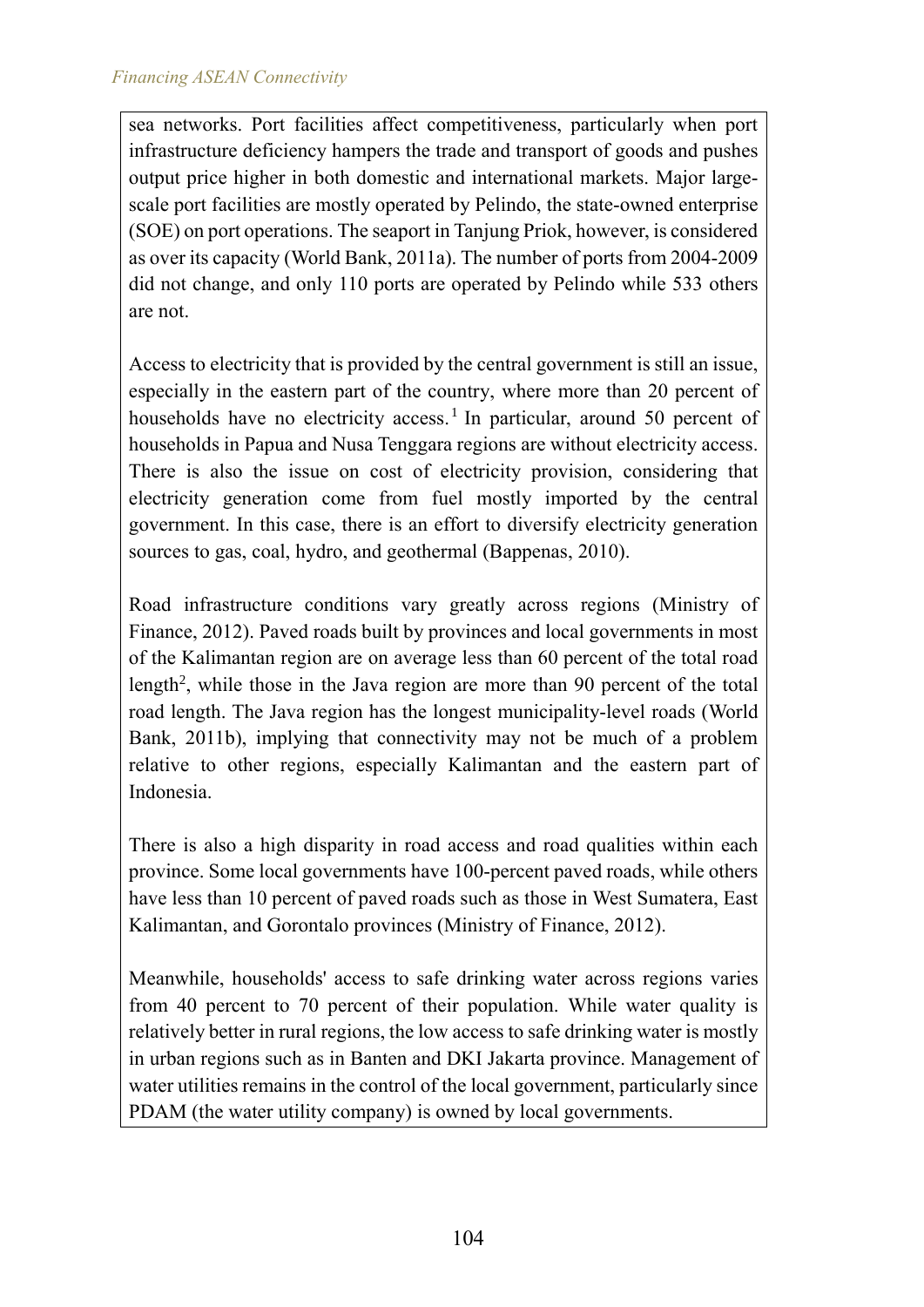The government opts for a relatively prudent fiscal policy. Its budget in 2007- 2013 ranges from 16 percent to 18 percent of GDP and grew around 12 percent per year in the last two years (Table 3.A.1 in Annex). Tax revenues comprise 60 percent to 78 percent of total revenues, while non-taxes revenues have declined from above 30 percent in 2011 and 2012 to 21.7 percent in 2013.

The type and composition of government spending are indicators of the government unit's flexibility in implementing its development plan. In the central government's budget, around 30 percent to 33 percent is allocated to regions, although majority of the budget is still channelled to technical ministries' coffers.

On the overall, the budget deficit ranges from 2 percent to 4 percent of total expenditures. To cover such deficit, the central government has issued bonds called *Surat Utang Negara* (SUN). However, there is also a lack-of-absorption issue, as shown in Table 3.A.1 in the Annex, in which the overall realised budget is in a surplus position.<sup>1</sup>

Indonesia's government is exerting efforts to attract private sector participants and find external financing on infrastructure projects. Moreover, it has also committed itself to the ASEAN connectivity objective, focusing on cooperating with the ASEAN on infrastructure projects that exploit economies of scale across member states. Such cooperation may warrant that every initiative takes into account each country's national plan and development approaches on infrastructure provision, such as in public-private partnerships (PPP). Based on this context, the following section discusses Indonesia's fiscal situation, existing sources of financing for infrastructure, position on ASEAN connectivity, and institutional framework for PPPs.

## **Fiscal Situation and Public Sources of Infrastructure Financing**

In terms of infrastructure financing, a lumpy infrastructure spending implies

 $\overline{a}$ 

 $1$  The creation of government bonds to close the deficit was started in 2003 after the issuance of Law 24/2002. These government bonds are either denominated in a foreign currency or in Rupiah (IDR), and were effectively adopted in 2006.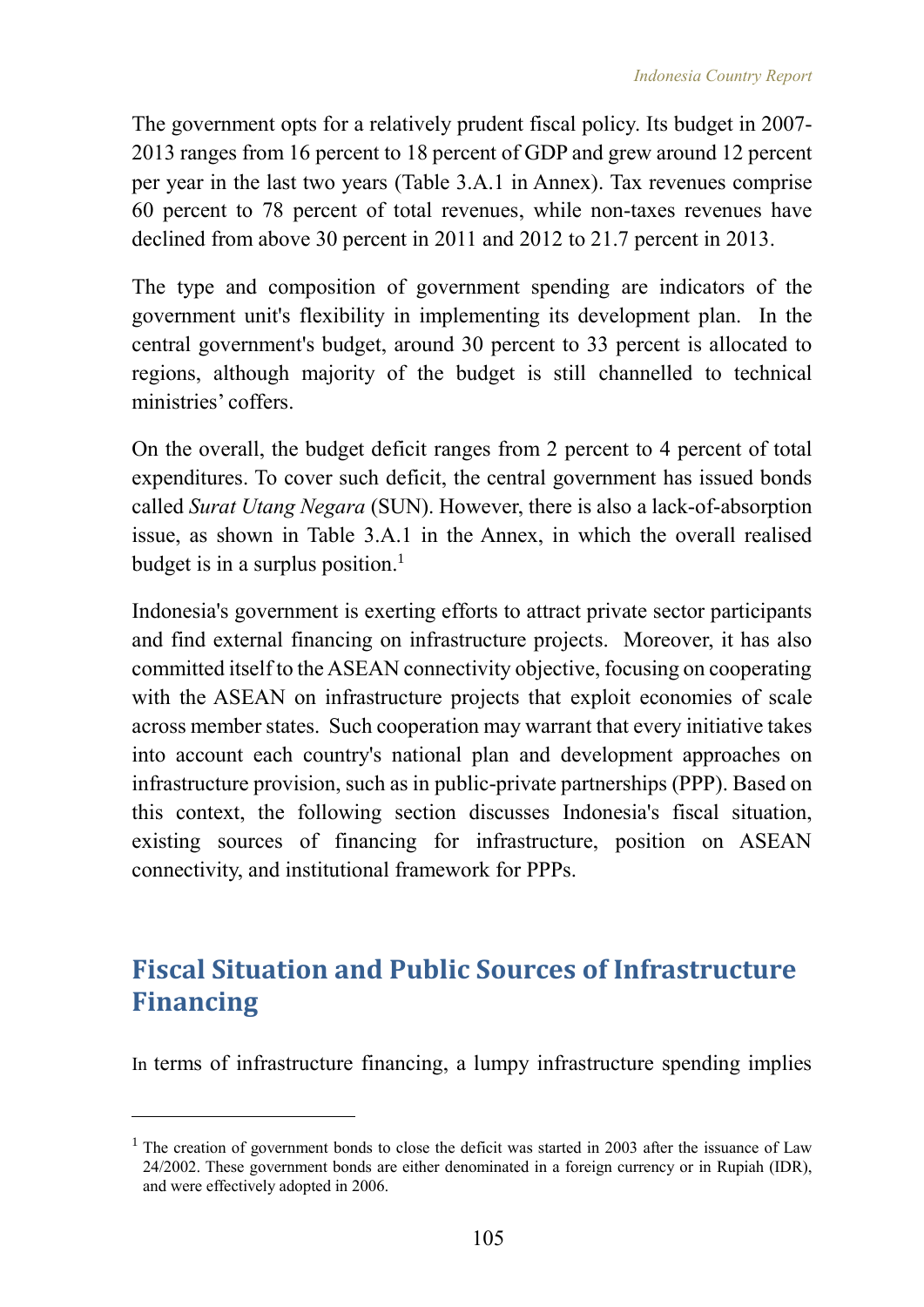#### *Financing ASEAN Connectivity*

that large resources are needed in a short period of time for an estimated benefit to be received in the future. Thus, the spending needs to take into account uncertainties during the preparation and execution of the projects as well as future costs on the maintenance and use of the infrastructure. Furthermore, the government would generally also need funding from private sectors and/or external (foreign) funds. In case infrastructure projects are financed through loans, it is the private sector that would assess the financial condition of that country's public sector.

Indonesia's macroeconomic condition has improved over time in terms of the levels of government debt, interest rate, and inflation (see Table 3.1 on fiscal sustainable indicators). With budget deficit only hovering between 0.5 percent and 1.2 percent of GDP, its debt level could be reduced substantially to around 24 percent of GDP in 2013 (Ministry of Finance, 2013). A fiscal rule that caps annual deficits at 3 percent of GDP and accumulated debt at 60 percent of GDP ensures that fiscal discipline is working at both the central and subnational (province and local) levels.

| <b>Components</b>                                                                                                      | 2007                    | 2008                | 2009                    | 2010                   | 2011                   |
|------------------------------------------------------------------------------------------------------------------------|-------------------------|---------------------|-------------------------|------------------------|------------------------|
| External debt stocks (million US\$)                                                                                    | 147,854                 | 157,906             | 179,394                 | 195,172                | 213,541                |
| External debt stocks to GNI $(\% )$<br>Short-term to external debt stocks (%)                                          | 35.7<br>12.6            | 32.1<br>13.0        | 34.5<br>13.4            | 28.4<br>16.9           | 26.0<br>17.9           |
| Multilateral to external debt stocks $(\% )$                                                                           | 12.6                    | 12.6                | 11.7                    | 11.6                   | 10.7                   |
| Interest payments (million US\$)<br>Reserves to external debt stocks $(\% )$<br>Current account balance (million US\$) | 4,996<br>37.2<br>10,493 | 4,461<br>314<br>125 | 4,301<br>35.4<br>10,628 | 4,944<br>47.6<br>5,144 | 5,749<br>49.9<br>2,070 |

**Table 3.1: Fiscal Sustainability: Summary of Indicators**

*Source: World Bank (2013).*

However, the Organization for Economic Development (OECD) projected that an increase in infrastructure spending by 20 percent would add a 0.2-percent increase in debt-to-GDP ratio from the baseline estimated in RPJMN 2010- 2014 (Pisu, 2010). There is also an issue with the pattern of appropriations in which half of the amount is disbursed during the last three months of the year (Pisu, 2010), largely due to administrative and auction problems. Another problem is the decline in the proportion of the national savings to only around 16 percent to 21 percent of GDP in 2009-2012. Fluctuations in the current account balance may signal an underlying uncertainty on exchange rates, thus increasing the risk on the use of foreign funds.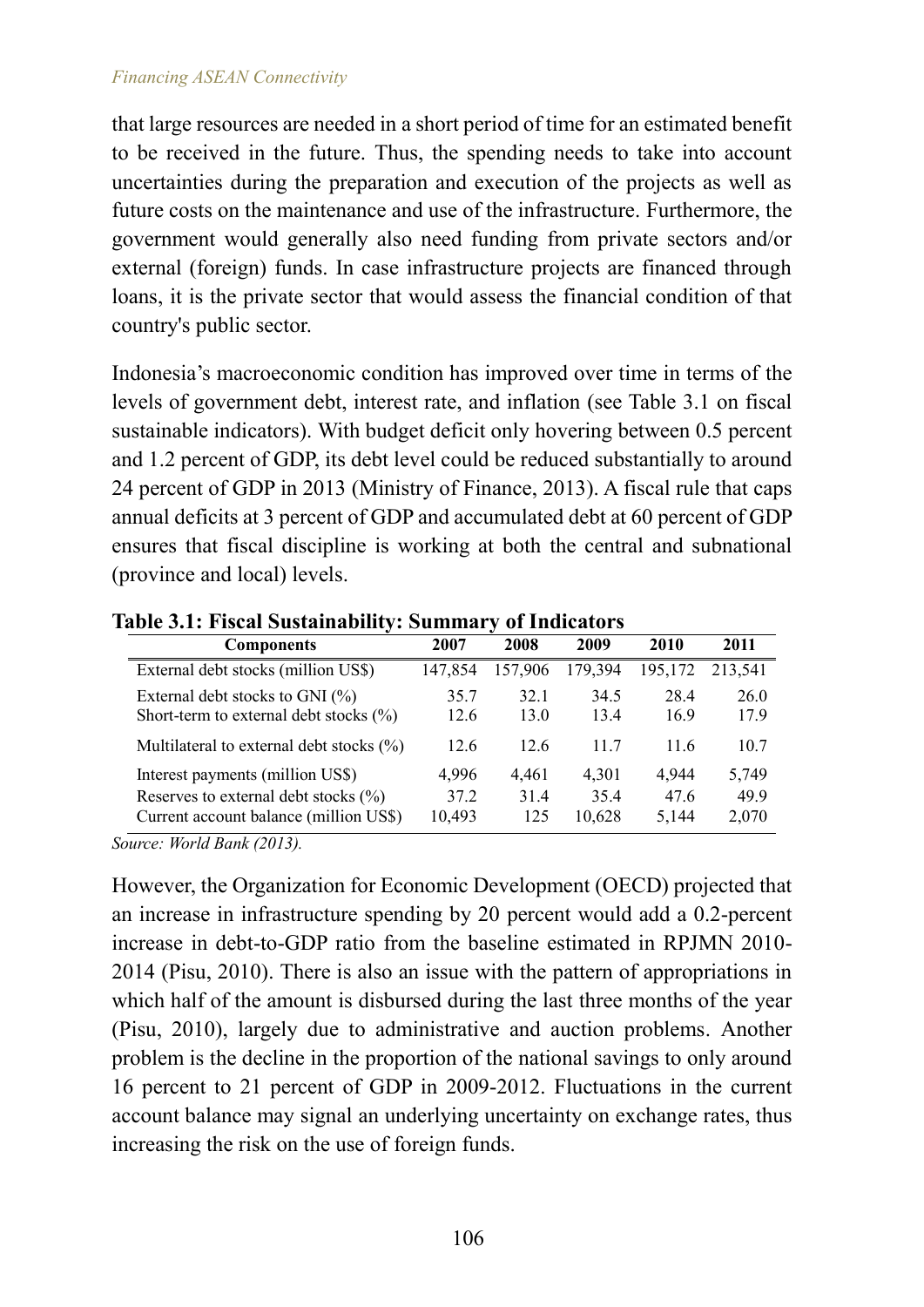Indonesia's infrastructure spending prior to the Asian crisis was around 8 percent of GDP, and since then has not recovered to that level again (World Bank, 2011a). The potential contribution of infrastructure spending should be pushed up to 7 percent of GDP so as to gain momentum and not just settle with the official estimate of 5 percent of GDP (Bappenas, 2011; Tan, 2011).

A 2011 study by the Asian Development Bank (ADB) notes that the limited capital financial instruments in Indonesia's domestic financial market may lessen the options on how the PPP projects' financing scheme would be managed. A more developed capital market is needed if it were to support infrastructure reforms in terms of financing. Long-term and reliable capital is also favourable compared to short-term capital as the latter could make macroeconomic conditions more vulnerable.

The public sector's contribution to infrastructure financing can be in the form of either a government budget allocated to technical ministries or state-owned enterprises (SOEs), or external grants, as shown in Figure 3.1. The central government may guarantee PPPs. Except for the external grants/loans, the same flow of funds can be applied to the subnational (i.e., provincial and local government) level. In such level of government as well as for cross-functional governmental arrangements, the government's guarantee is channelled to the local SOEs (Pradono *et al*., 2012).



**Figure 3.1: Sources of Infrastructure Financing**

*Source:* Alisjahbana (2012).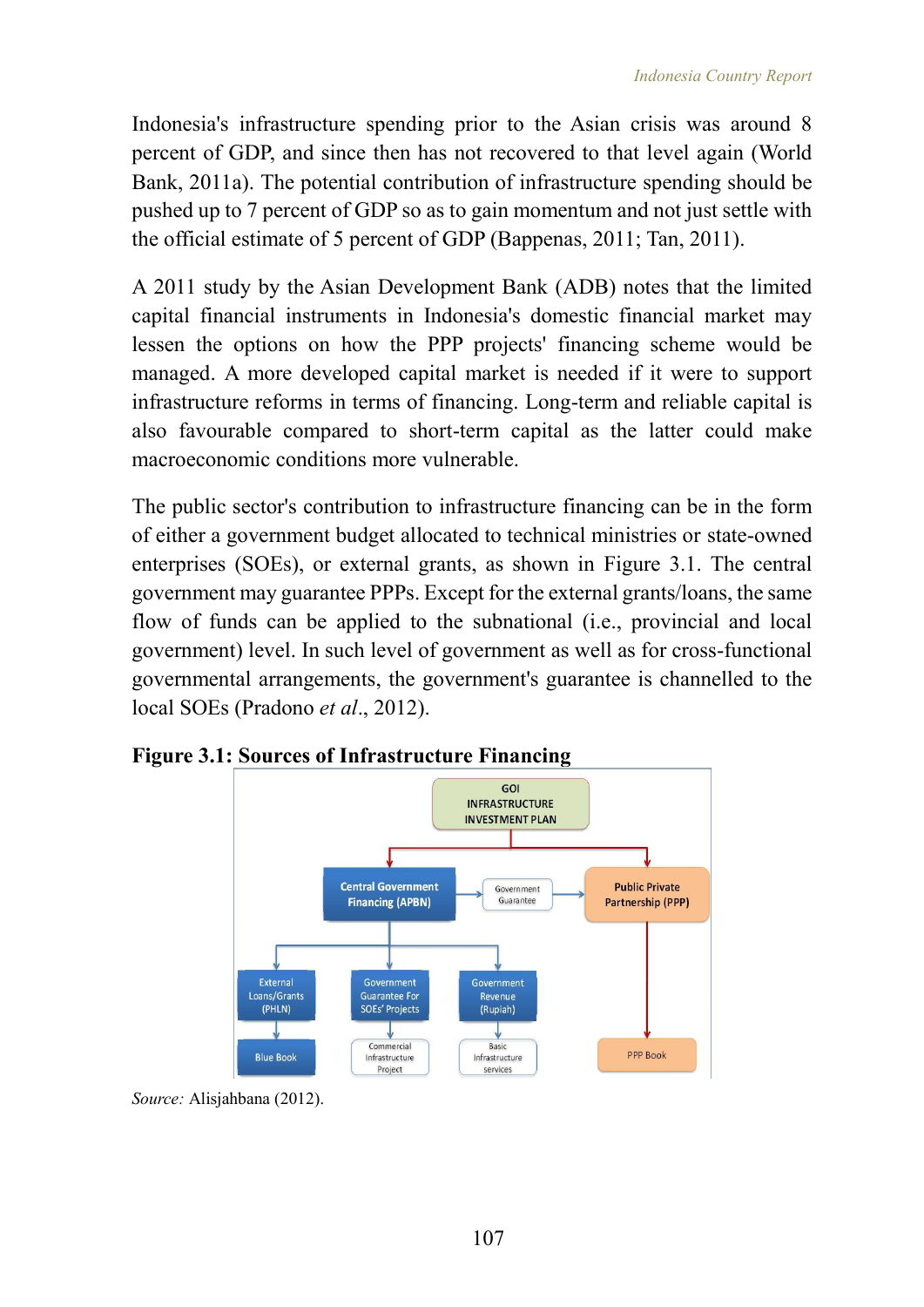Broadly defined, the central government's spending on infrastructure is around 2 percent to 4 percent of GDP. Its fund allocated through budget tended to have taken off after 2010 based on data in Table 3.2, which shows that the allocated budget for the last two years was around IDR120 trillion to IDR160 trillion. The central government's infrastructure spending is mostly disbursed through technical ministries' programmes rather than through SOEs or other central government agencies. For example, from 2007-2012, around 75 percent to 85 percent of the total infrastructure spending of the central government was allocated through technical ministries, implying that financing scheme from the public sector is mostly conducted directly by the government (Table 3.2).

| <b>By Agency</b>                                                          | 2007  | 2008  | 2009  | 2010  | 2011  | $2012^{1}$ |
|---------------------------------------------------------------------------|-------|-------|-------|-------|-------|------------|
| Technical Ministries (US\$ billion) <sup>2)</sup>                         | 5.10  | 6.80  | 7.81  | 7.54  | 10.49 | 14.26      |
| <b>Technical Ministries</b><br>(as % of total infrastructure spending)    | 85.19 | 86.48 | 85.52 | 75.86 | 83.48 | 88.33      |
| SOEs and other CG agencies<br>(US\$ billion) $^{2}$                       | 0.89  | 1.06  | 1.32  | 2.40  | 2.08  | 1.88       |
| SOEs and other CG agencies<br>(as % of total infrastructure spending)     | 14.81 | 13.52 | 14.48 | 24 14 | 16.52 | 11.67      |
| Government Infrastructure Spending<br>$(\%$ of GDP) <sup>3)</sup>         | 2.6   | 3.2   | 3.5   | 3.6   | 4.3   | 2.6        |
| Government Infrastructure Spending<br>$(\% \text{ of GDP})$ <sup>4)</sup> | 1.5   | 1,6   | 1.6   | 1.5   | 17    |            |

**Table 3.2: Central Government Infrastructure Spending**

*Notes:* 1) Data for 2012 are budget data.

2) Infrastructure spending as stated in Budget Directorate which includes \_\_\_\_\_\_\_\_ and not only basic infrastructure;

3) GDP is nominal data from World Bank database;

4) Estimate from Goh, *et al*. (2012) for basic infrastructure (energy and public works) *Source:* MOF 2013**.**

Meanwhile, the central government spending is not disaggregated by sector. Rather, it is disaggregated based on technical ministries or on function, where the allotment for infrastructure specifically may not be directly stated. The size of the central government spending on infrastructure is still lower than administrative expenses. In some years, the infrastructure spending allocated by the Ministry of Public Works was slightly higher than the education spending or military spending (Figure 3.A.2 in Annex).

Because of decentralisation, a part of the government's budget for infrastructure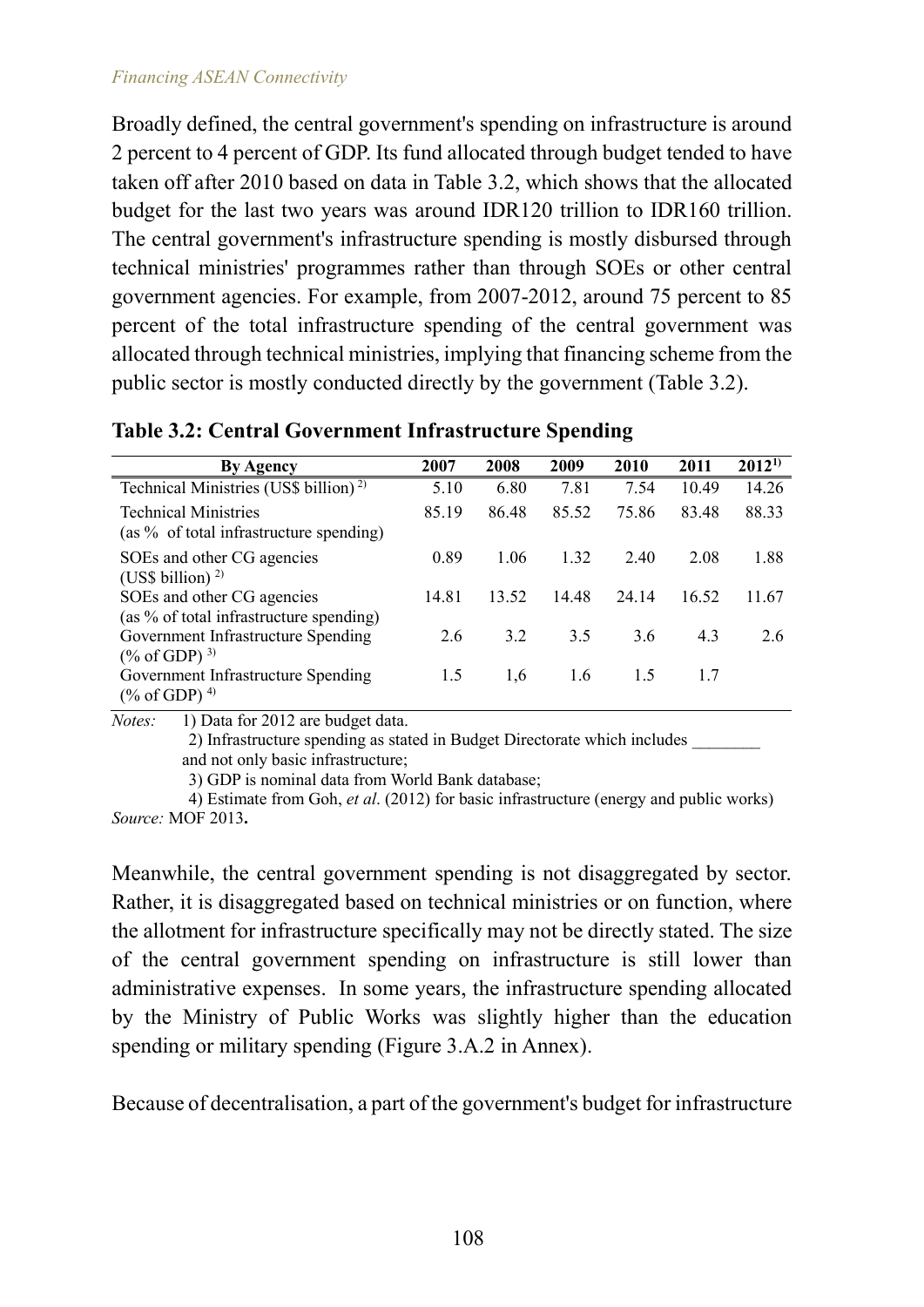is disbursed through local governments' budget.<sup>2</sup> Note, however, that while the consolidated budget in Table 3.3 has risen (around US\$9.14 billion in 2007 to around US\$24.9 billion in 2012), 65 percent of the total government spending is still controlled by the central government. Infrastructure spending from the local government budget, on the other hand, has been around 20 percent to 30 percent only of the total government spend on infrastructure. Provincial governments' share of the infrastructure spending has been quite low, despite the increase from less than 5 percent to around 8 percent, to 10 percent in the last four years.

Although the central government's allotment is the dominant source for public sector infrastructure spending, the central government is unlikely to ignore local governments' role either on the preparation or on the operation of services. This is because the functions are quite differentiated across all levels of governments. Functionally, it is the local governments that provide the most basic services of infrastructure, such as roads, drinking water, hospitals, and schools.

**Table 3.3: Central, Subnationals, and Local Governments Infrastructure Spending**

| <b>By Agency</b>                                | 2007  | 2008  | 2009  | 2010  | 2011  | $2012^{1}$ | $2013^{1}$ |
|-------------------------------------------------|-------|-------|-------|-------|-------|------------|------------|
| Central Government (US\$ billion) <sup>4)</sup> | 5.98  | 7.87  | 9.13  | 9.94  | 12.56 | 16.15      | 18.84      |
| Central Government                              | 65.41 | 62.83 | 68.71 | 67.92 | 64.77 | 64.79      | 62.00      |
| $(\%$ to Total Central Spending) <sup>3)</sup>  |       |       |       |       |       |            |            |
| Province (US\$ billion) <sup>2)</sup>           | 0.45  | 0.56  | 1.14  | 1.57  | 1.84  | 2.55       | 3.21       |
| <b>Provincial Government</b>                    | 4.90  | 4.51  | 8.57  | 10.75 | 9.47  | 10.22      | 10.56      |
| (% to Total Province Spending)                  |       |       |       |       |       |            |            |
| Local Government (US\$ billion) <sup>2)</sup>   | 2.71  | 4.09  | 3.02  | 3.12  | 5.00  | 6.23       | 8.34       |
| Local Government                                | 29.68 | 32.66 | 22 72 | 21.33 | 25.76 | 24 99      | 27.44      |
| (% to Total Local Government)                   |       |       |       |       |       |            |            |
| Spending)                                       |       |       |       |       |       |            |            |

*Notes:* Values in IDR is converted to US\$ based on exchange rate of US\$1 = IDR10,000.

1) Data in 2012 are budget data, and realised spending is for central government for 2011 data;

2) Infrastructure is defined as spending on public facilities that also includes housing;

3) Total spending has excluded transfer to provinces and local governments;

4) Central government spending for infrastructure allocated through Technical Ministries and SOEs or other central agencies.

*Source:* MOF 2013.

 $\overline{a}$ 

<sup>&</sup>lt;sup>2</sup> Provincial and local governments' sources of revenues, however, mostly come from transfers from the central budget. Around one-third of the central government's budget is allocated as transfer fund for both provincial and local governments (Ministry of Finance, 2012).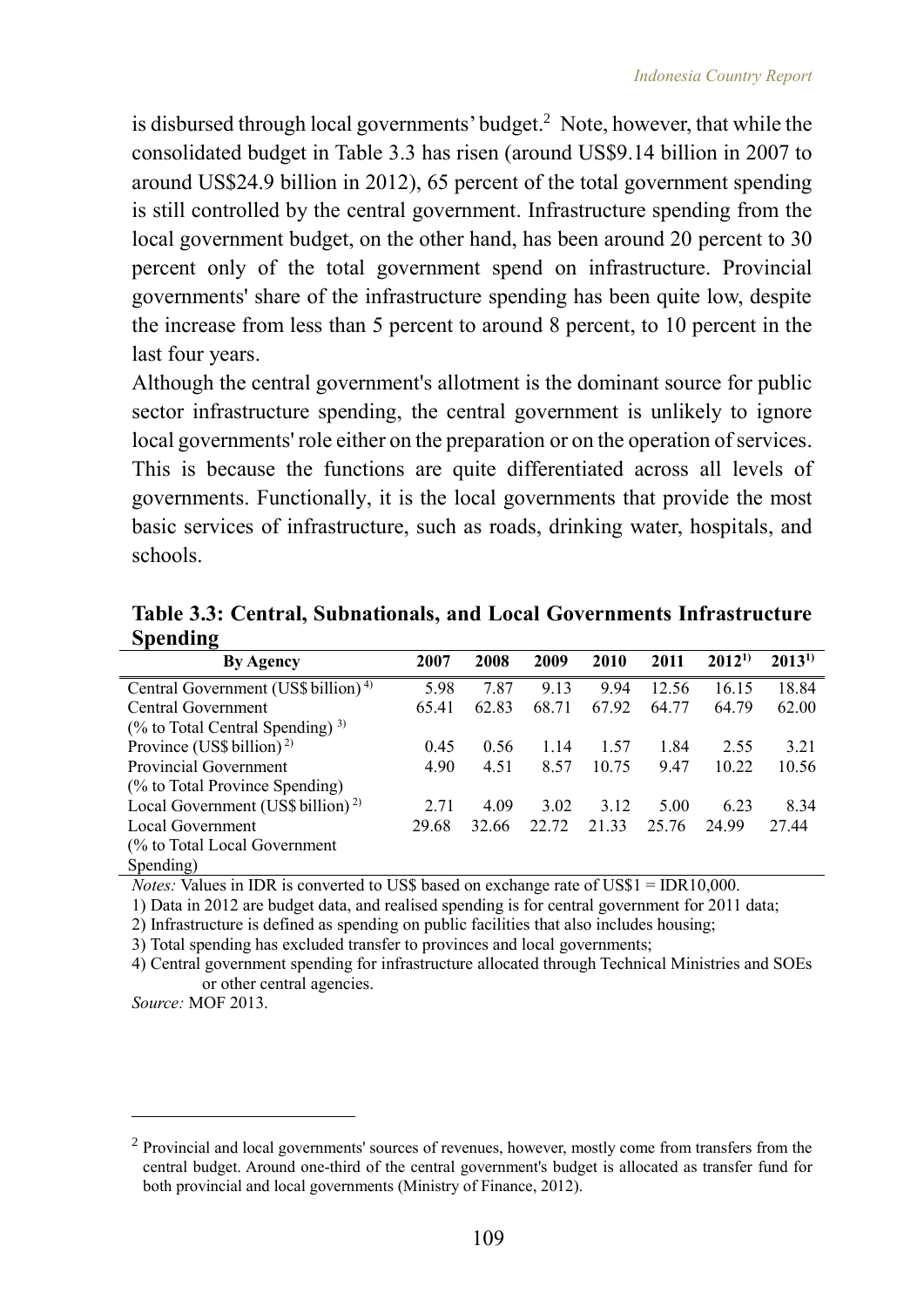The share of infrastructure spending on public utilities at each level of government ranges from 2 percent to 17 percent. On the overall, as shown in the Annex's Table 3.A.2, the share of housing and public utilities is more than 15 percent at both provincial and local government levels.

Table 3.4 shows variations across regions' provincial and local government infrastructure spending. Except for DKI Jakarta (where there are no figures available for its local government in Table 3.4), the provincial as well as local government infrastructure spending is quite low (although mostly developed infrastructure) in the densely populated Java region. At local government levels within each province, there is a high variation in the share of infrastructure spending. In 2011, around 214 out of 524 local governments had allocated less than a tenth from their total budget to infrastructure spending. Only 16 local governments—mostly resource-rich regions in East Kalimantan—allocated more than 30 percent of their budget for infrastructure spending.

| <b>Region</b>            | Province        | <b>Local Governments Infrastructure</b> |       |                 |                       |
|--------------------------|-----------------|-----------------------------------------|-------|-----------------|-----------------------|
|                          | Infrastructure  |                                         |       | <b>Spending</b> |                       |
|                          | <b>Spending</b> | mean                                    | min   | max             | standard<br>deviation |
| Nanggroe Aceh Darussalam | 21.74           | 9.99                                    | 4.25  | 17.49           | 3.73                  |
| Sumatera Utara           | 21.10           | 12.18                                   | 1.18  | 27.46           | 5.66                  |
| Sumatera Barat           | 18.17           | 10.97                                   | 5.21  | 21.78           | 4.63                  |
| Riau                     | 3.35            | 20.06                                   | 12.12 | 35.12           | 7.12                  |
| Jambi                    | 25.34           | 22.19                                   | 9.75  | 71.28           | 17.33                 |
| Sumatera Selatan         | 22.00           | 17.91                                   | 6.56  | 31.98           | 6.60                  |
| Bengkulu                 | 10.45           | 9.98                                    | 1.34  | 17.34           | 5.36                  |
| Lampung                  | 17.80           | 13.82                                   | 4.69  | 29.56           | 6.72                  |
| DKI Jakarta              | 17.06           |                                         |       |                 |                       |
| Jawa Barat               | 8.04            | 9.91                                    | 3.34  | 18.47           | 4.87                  |
| Jawa Tengah              | 8.99            | 7.47                                    | 0.00  | 14.74           | 3.09                  |
| DI Jogjakarta            | 13.60           | 5.85                                    | 3.44  | 7.59            | 1.88                  |
| JawaTimur                | 6.76            | 8.98                                    | 3.13  | 32.34           | 5.11                  |
| Kalimantan Barat         | 16.88           | 15.00                                   | 9.44  | 29.16           | 4.89                  |
| Kalimantan Tengah        | 16.25           | 18.65                                   | 5.23  | 27.92           | 6.92                  |
| Kalimantan Selatan       | 12.51           | 16.10                                   | 4.97  | 26.46           | 6.69                  |
| Kalimantan Timur         | 19.78           | 28.20                                   | 6.44  | 47.18           | 11.02                 |
| Sulawesi Utara           | 17.13           | 13.85                                   | 3.80  | 31.28           | 8.37                  |
| Sulawesi Tengah          | 14.50           | 11.19                                   | 4.99  | 21.56           | 4.78                  |
| Sulawesi Selatan         | 13.76           | 11.39                                   | 4.85  | 20.18           | 4.40                  |
| Sulawesi Tenggara        | 14.09           | 11.92                                   | 6.81  | 26.96           | 6.17                  |

**Table 3.4: Province-Local Governments' Infrastructure Spending 2011 (as % to Total Expenditures): Pattern across Provinces**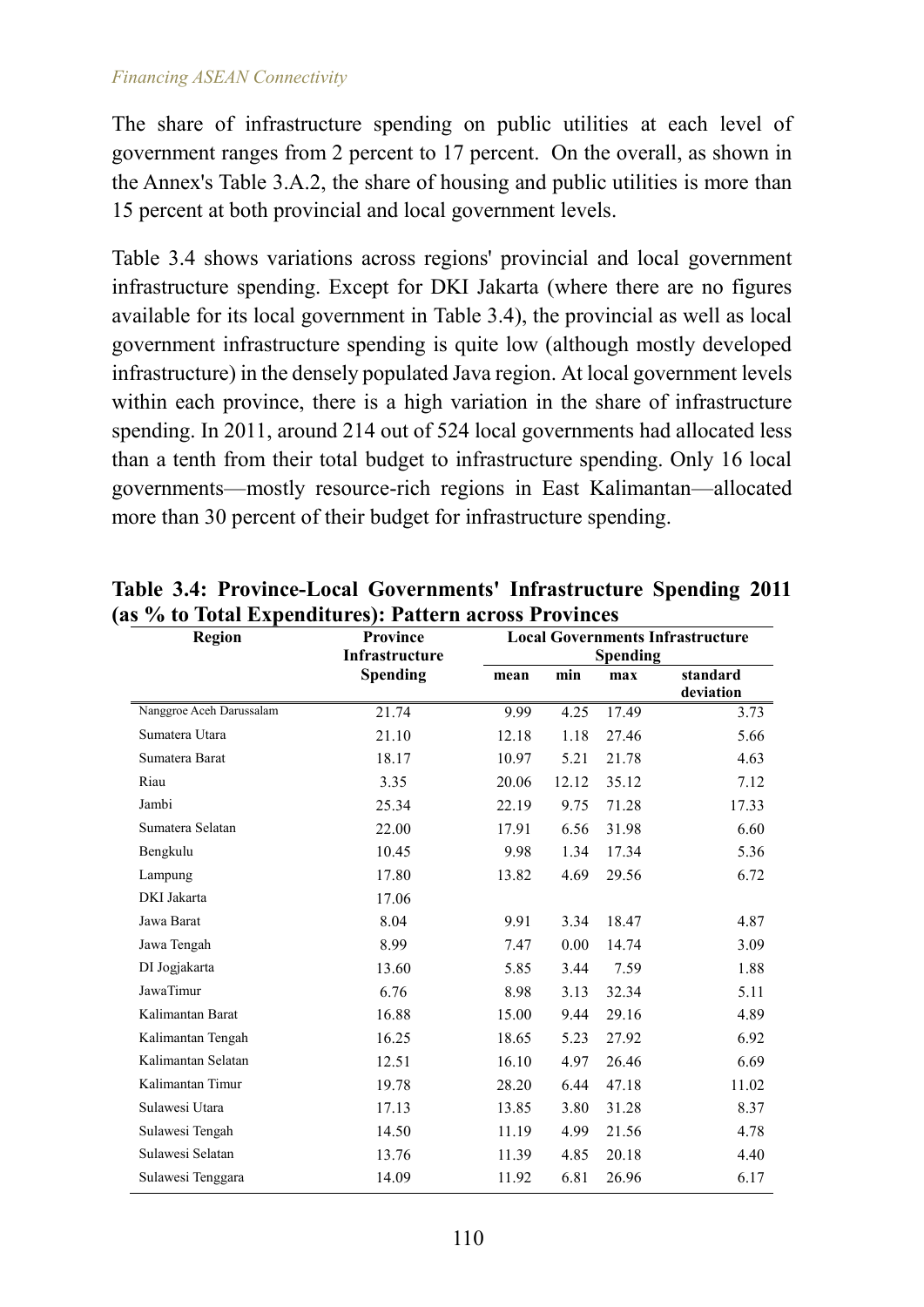| <b>Region</b>       | <b>Province</b><br><b>Infrastructure</b> |       |      | <b>Local Governments Infrastructure</b><br><b>Spending</b> |                       |  |
|---------------------|------------------------------------------|-------|------|------------------------------------------------------------|-----------------------|--|
|                     | <b>Spending</b>                          | mean  | min  | max                                                        | standard<br>deviation |  |
| Bali                | 2.96                                     | 6.97  | 3.18 | 14.93                                                      | 4.16                  |  |
| Nusa Tenggara Barat | 20.64                                    | 10.96 | 3.74 | 35.12                                                      | 9.43                  |  |
| Nusa Tenggara Timur | 6.64                                     | 10.47 | 5.05 | 21.49                                                      | 5.02                  |  |
| Maluku              | 19.58                                    | 13.32 | 4.70 | 27.21                                                      | 6.57                  |  |
| Papua               | 11.33                                    | 14.84 | 3.81 | 30.33                                                      | 7.04                  |  |
| Maluku Utara        | 22.99                                    | 17.03 | 0.53 | 34.09                                                      | 12.20                 |  |
| Banten              | 18.48                                    | 10.99 | 6.00 | 19.78                                                      | 4.53                  |  |
| Bangka Belitung     | 23.92                                    | 12.22 | 1.03 | 17.11                                                      | 5.37                  |  |
| Gorontalo           | 15.63                                    | 13.70 | 7.49 | 25.35                                                      | 6.31                  |  |
| Kepulauan Riau      | 9.48                                     | 13.77 | 0.66 | 18.32                                                      | 6.18                  |  |
| Papua Barat         | 7.69                                     | 16.35 | 5.00 | 30.73                                                      | 7.41                  |  |
| Sulawesi Barat      | 18.90                                    | 9.71  | 7.04 | 13.87                                                      | 2.73                  |  |

*Source:* calculated from MOF (2013).

In terms of external grants/loans, the Bappenas Blue Book (2012) notes that most loans and grants for infrastructure projects, generally channelled via technical ministries (such as the Ministry of Public Works), go to urban areas. Meanwhile, Table 3.5 shows that around 80 percent of infrastructure financing from external funds comes in the form of loans. Depending on the implementing agencies, these external funds can be channelled to technical ministries, SOEs, or provincial and local governments. Table 3.A.3 and Table 3.A.4 in the Annex break down the allocation of grants and loans to provinces and local governments. Most infrastructure projects funded at the local level consist of roads infrastructure, while those at the provincial level are (clean) water infrastructure. Meanwhile, loans to SOEs for period 2010-2014 mostly go to PT PLN as the country's electricity SOE (Table 3.A.5 in Annex).

| Table 3.5: Financing Infrastructure: Grants and Loans 2010 -2014 |                           |                                                      |  |  |  |
|------------------------------------------------------------------|---------------------------|------------------------------------------------------|--|--|--|
| Indicator                                                        | <b>Total</b><br>2010-2014 | <b>Infrastructure Project Assistant</b><br>2010-2014 |  |  |  |
| By Type                                                          |                           |                                                      |  |  |  |
| Loan (US\$ million)                                              | 18,353.72                 | 13,982,300                                           |  |  |  |
| Grant (US\$ million)                                             | 5,516.53                  | 577,024                                              |  |  |  |
| Counterpart Fund (US\$ million)                                  | 3,053.76                  | 2,295,019                                            |  |  |  |
| by Implementing Agencies                                         |                           |                                                      |  |  |  |
| Ministries/Agencies                                              | 18,567.68                 | 8,304,327                                            |  |  |  |
| State-owned Enterprises (SOEs)                                   | 7,347.93                  | 7,358,931                                            |  |  |  |
| <b>Local Governments</b>                                         | 1,008.40                  | 1,191,085                                            |  |  |  |

*Source:* Blue Book Bappenas (2012)*.*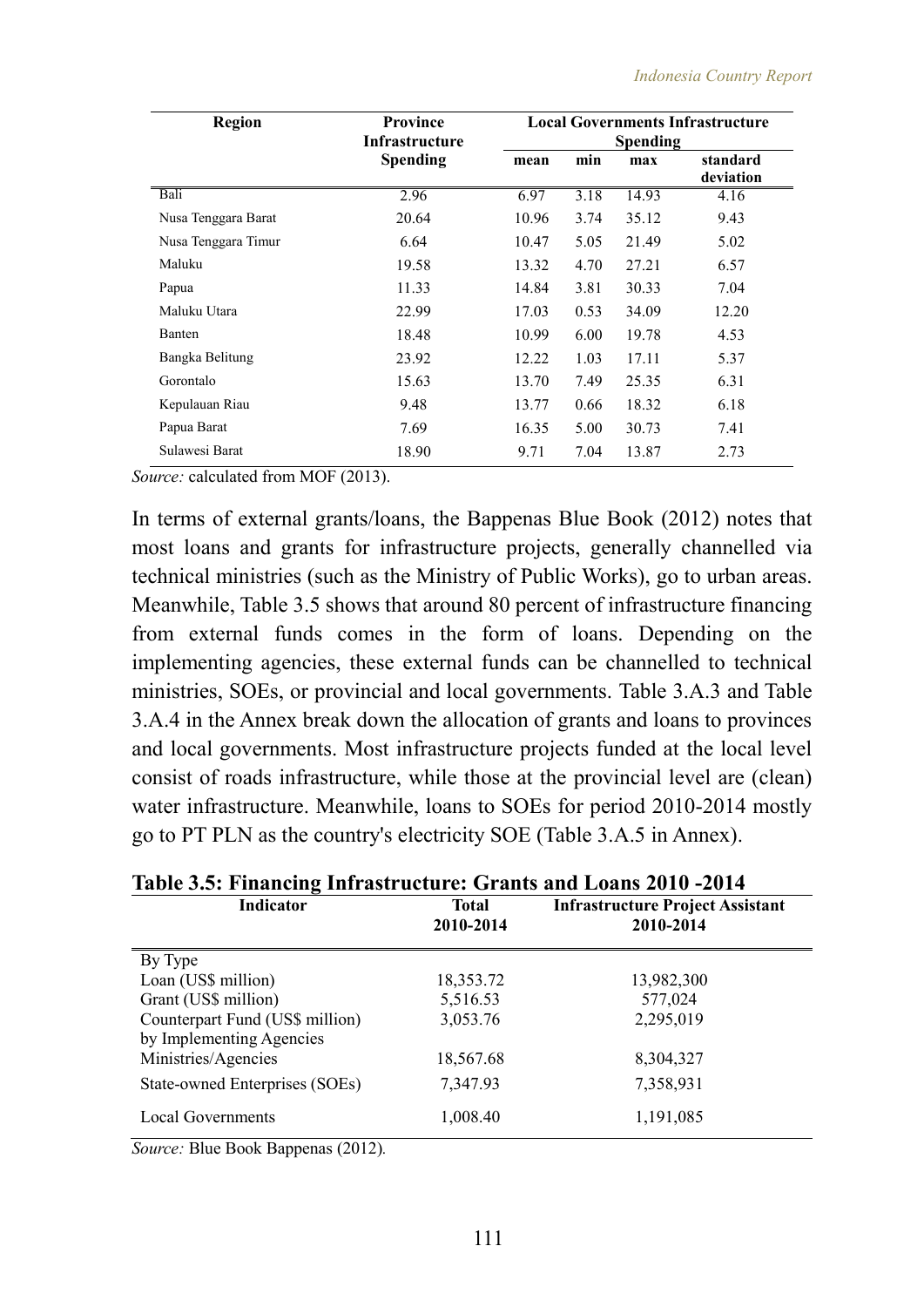#### *Financing ASEAN Connectivity*

Development partners' commitment to infrastructure projects can be viewed in Table 3.A.6 in Annex. The World Bank, ADB, and International Finance Corporation (IFC) have shared funds given to the Indonesia Infrastructure Guarantee Fund (IIGF). The types of project funded by the World Bank and ADB have been varied, while AusAID and JICA usually have specific location or targeted regions for their funding.

## **National Development Plan for Infrastructure**

Law 17/2007 translates the national development vision and mission for the period 2005-2025 of the National Long-term Development Plan (RPJPN) into main objectives for every five-year development period (2005-2009, 2010- 2014, 2015-2019, and 2020-2025). For each five-year planning stage, the National Medium-term Development Plan (RPJMN) provides the roadmap for the elected president, which is then supposed to be followed even by the provincial and local governments. Figure 3.2 features the vision and mission of each RPJMN. Note that for the period 2015-2019, the focus is on handling economic disparity and improving competitiveness on natural and human resources, and technology.

**Figure 3.2: Stages of Development: Long-Term Development Planning (RPJPN) 2005-2025**

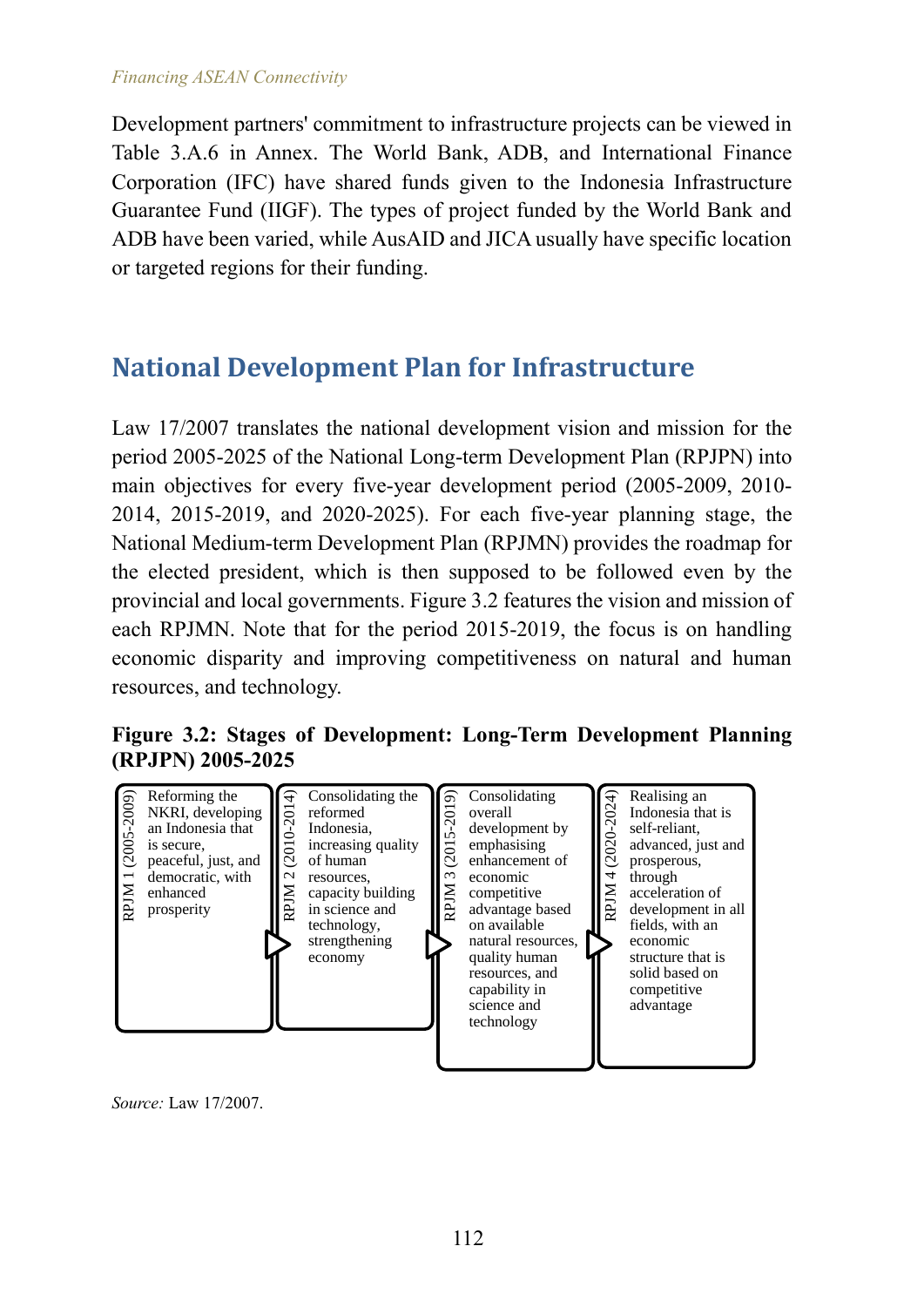Infrastructure projects are national priorities in the context of building country competitiveness. In fact, based on RPJMN 2010-2014, infrastructure investment is estimated to be around US\$14.3 billion, of which 35.75 percent would come from public sector (government) financing. Spending on infrastructure in 2010-2014, which aims to mostly focus on transportation and electricity, is still below the commitment target stated in RPJMN 2010-2014.

Thus, the government has issued Presidential Regulation 32/2011, or the Master Plan for the Acceleration and Expansion of Indonesia's Economic Development (MP3EI) 2011-2025 (Fiscal Policy Office, 2012). This long-term planning document aims for an economic growth rate of 7 percent to 9 percent per year. It has a potential to identify and scale up investments or spending on infrastructure (World Bank, 2011a). Table 3.6 shows indicative investments for infrastructure up to 2020 of around US\$177.4 billion. High investments of around US\$68.1 billion are needed by infrastructure for power and electricity, roads, and railway systems.

| <b>Infrastructure Sector</b> | <b>US\$</b> billion |
|------------------------------|---------------------|
| Road                         | 33.9                |
| Seaport                      | 11.7                |
| Power and Energy             | 66.9                |
| Airport                      | 3.2                 |
| Railway                      | 32.6                |
| Water Utility                | 1.8                 |
| Telematic                    | 24.2                |
| Other Infrastructure         | 3.1                 |
| <b>Total</b>                 | 177.4               |

**Table 3.6: Investments Indicated for Infrastructure 2011-2014**

*Source:* MP3EI.

Part of the MP3EI calls for connectivity improvement within and inter-areas called economic corridors. There are four regional corridors that would be developed: (1) Sumatera; (2) Java; (3) Kalimantan; (4) Sulawesi; (5) Bali-Nusa Tenggara; and (6) Papua and Maluku Islands. Each (island) corridor focuses and prioritises a dominant sector. For example, the Java corridor is intended as base for economic production, especially for services; the Bali-Nusa Tenggara corridor is for tourism; and the corridor in the eastern part of the country is for agriculture and extractive industries.

Table 3.7 shows the investments by corridor. Aside from the Java corridor,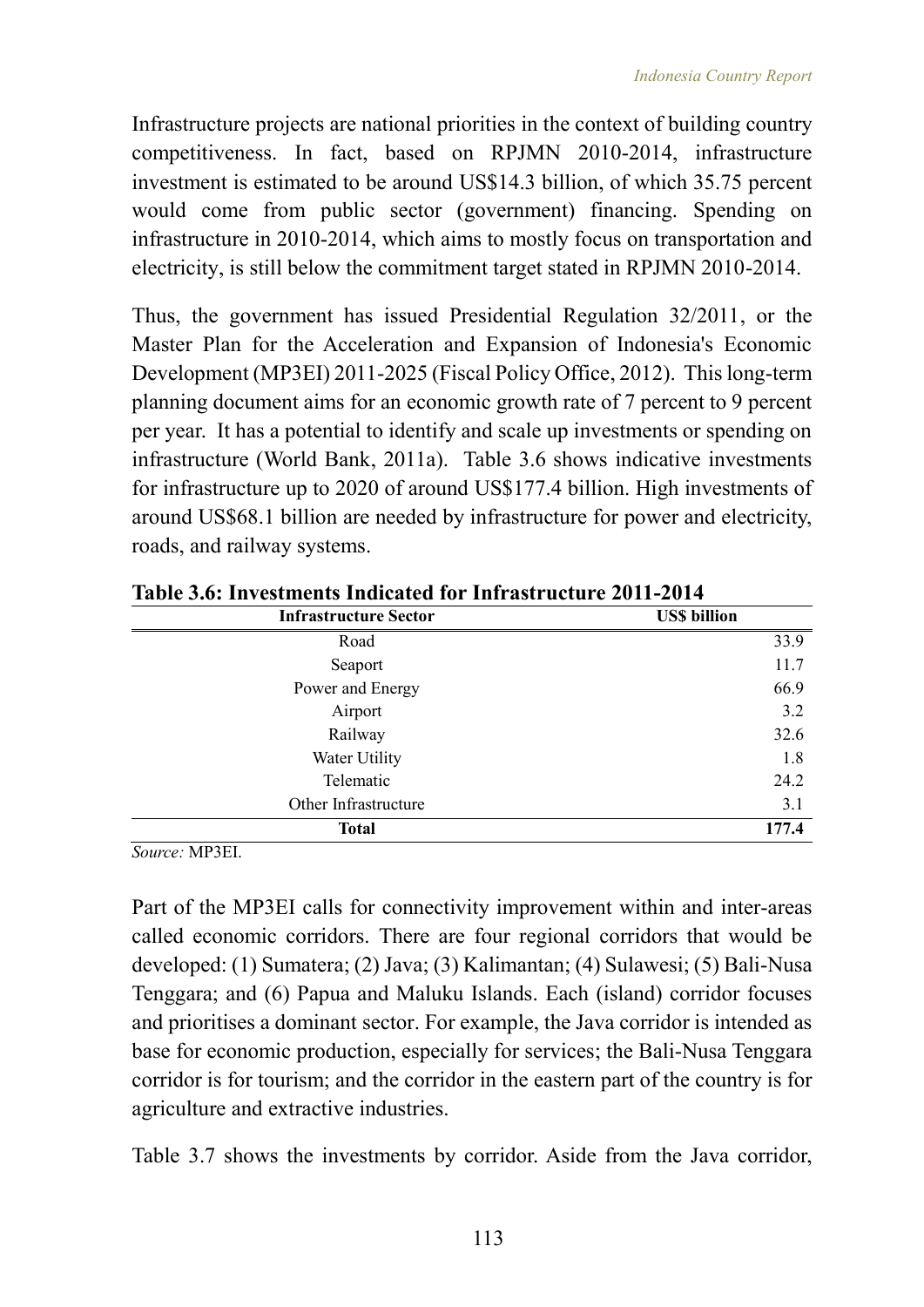#### *Financing ASEAN Connectivity*

much of the investment would be channelled to develop the Kalimantan and Sumatera corridors. These two corridors are intended as bases for energy sources and extractive sectors. Of the total indicative investment of US\$400 billion, only around 12 percent are expected to directly come from the government budget, while around 49 percent would be financed by the private sector, and around 18 percent and 21 percent would respectively come from SOEs' investments and hybrid investments between public and private sectors. Furthermore, infrastructure investment would involve around US\$177.4 billion—or 44.3 percent of the total indicative investment indicated in the MP3EI document (Table 3.6).

| Table 3.7: Indicative Infrastructure Investment Based on Corridor |  |  |  |  |
|-------------------------------------------------------------------|--|--|--|--|
|                                                                   |  |  |  |  |

| Corridor               | <b>Billion US\$</b> |
|------------------------|---------------------|
| Sumatera               | 71                  |
| Java                   | 128                 |
| Kalimantan             | 95                  |
| Sulawesi               | 31                  |
| Bali-Nusa Tenggara     | 13                  |
| Papua - Maluku Islands | 62                  |
| <b>Total</b>           | 400                 |

*Note:* value of IDR is converted to US\$ using exchange rate of IDR10,000 per US\$. *Source:* MP3EI, Book 3.

## **National Infrastructure Planning and ASEAN Connectivity**

The ASEAN connectivity framework is part of a roadmap for the ASEAN Economic Community (AEC) in 2015. In this context, the ASEAN expects the regional connectivity to improve its overall economy, taking into account the equity consequences of the transition within the ASEAN region. Indonesia as a country with diverse regions, expansive area and large population would have to figure out how to align its commitment to ASEAN connectivity with its own national plans and priorities.

Fortunately, because Indonesia already has plans to develop its (island) regions, it considers the ASEAN connectivity framework as a platform that can complement and support its own infrastructure targets. The concept of economic corridors augurs well with the development in regional borders with other ASEAN countries, as in the case of the Sumatera, Kalimantan, and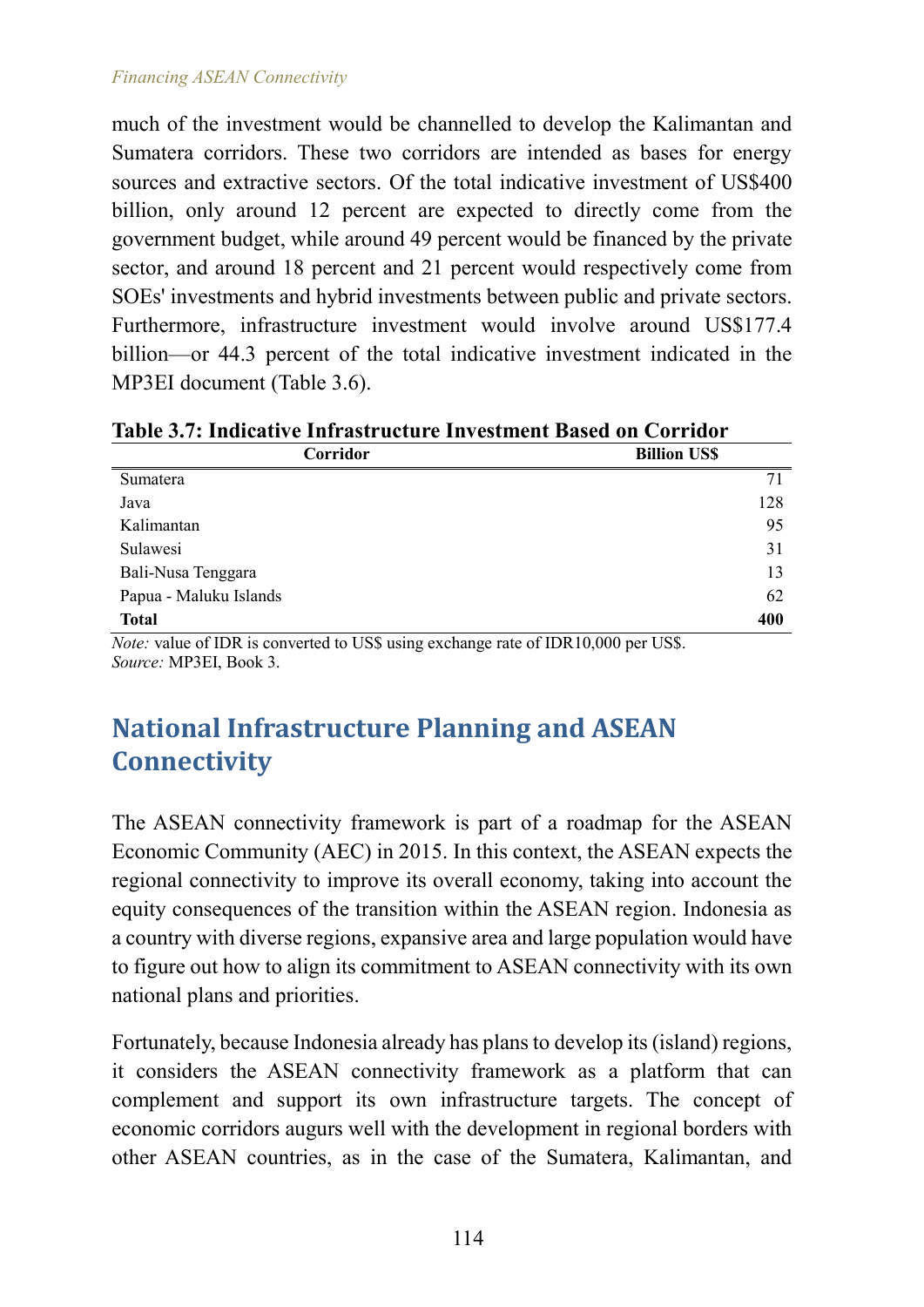Sulawesi corridors. Indonesia's commitment is high considering that it is the second highest contributor to the ASEAN infrastructure fund (AIF).

According to the Master Plan on ASEAN Connectivity in 2010, Indonesia will take part in the Brunei Darussalam, Indonesia, Malaysia and Philippine - East ASEAN Growth Area (BIMP-EAGA) and the Indonesia, Malaysia, and Thailand - Growth Triangle (IMT-GT). The BIMP-EAGA aims to improve infrastructure connectivity, especially in the remote areas, among Brunei Darussalam, Malaysia, Indonesia, and the Philippines. It has two corridors of development: (1) The Western Borneo/Kalimantan Economic corridor (WBEC); and (2) The Greater Sulu Sulawesi corridor (GSSC).

The connectivity in the West Kalimantan corridor will prioritise electricity and land/road infrastructure. Its power transmission project plans to take advantage of the power generation economies-of-scale in neighbouring Malaysia. By filling the gap in its own power infrastructure requirements, this Indonesian project can spur economic and trade development between the two relatively similar cultures and geographic areas. The project is funded by ADB and commenced in 2011. It also involves the building of shorter roads networks from Pontianak to Entikong, which are supported further by crossing-border facilities between Sambas and Entikong. This sub-project started in 2012.

The Sulu Sulawesi corridor aims to improve infrastructure connectivity between Indonesia, the Philippines, and Malaysia. Projects within Indonesia itself include building toll roads between Manado and Bitung, although this has yet to commence. In general, the Sulu Sulawesi corridor's objective is to enhance connections mostly in marine transportation and ASEAN broadband penetration. Because of the high environmental impact involved in marine transport, conservation of marine biodiversity is a priority. Therefore, the environmental consideration given to the marine project translates into more regional cooperation in environmental coral triangle protection.

Meanwhile, the IMT-GT aims to expand cooperation on strategic sectors between the three countries, thus allowing them to take advantage of their complementary economic factors that can improve the competitiveness of the sector in the area. In terms of funding, the IMT-GT Blueprint for 2012-2016 needs around US\$4.58 billion for projects located in Indonesia, and about US\$320 million and US\$328 million for projects in Malaysia and Thailand, respectively (Sidgwick, 2011).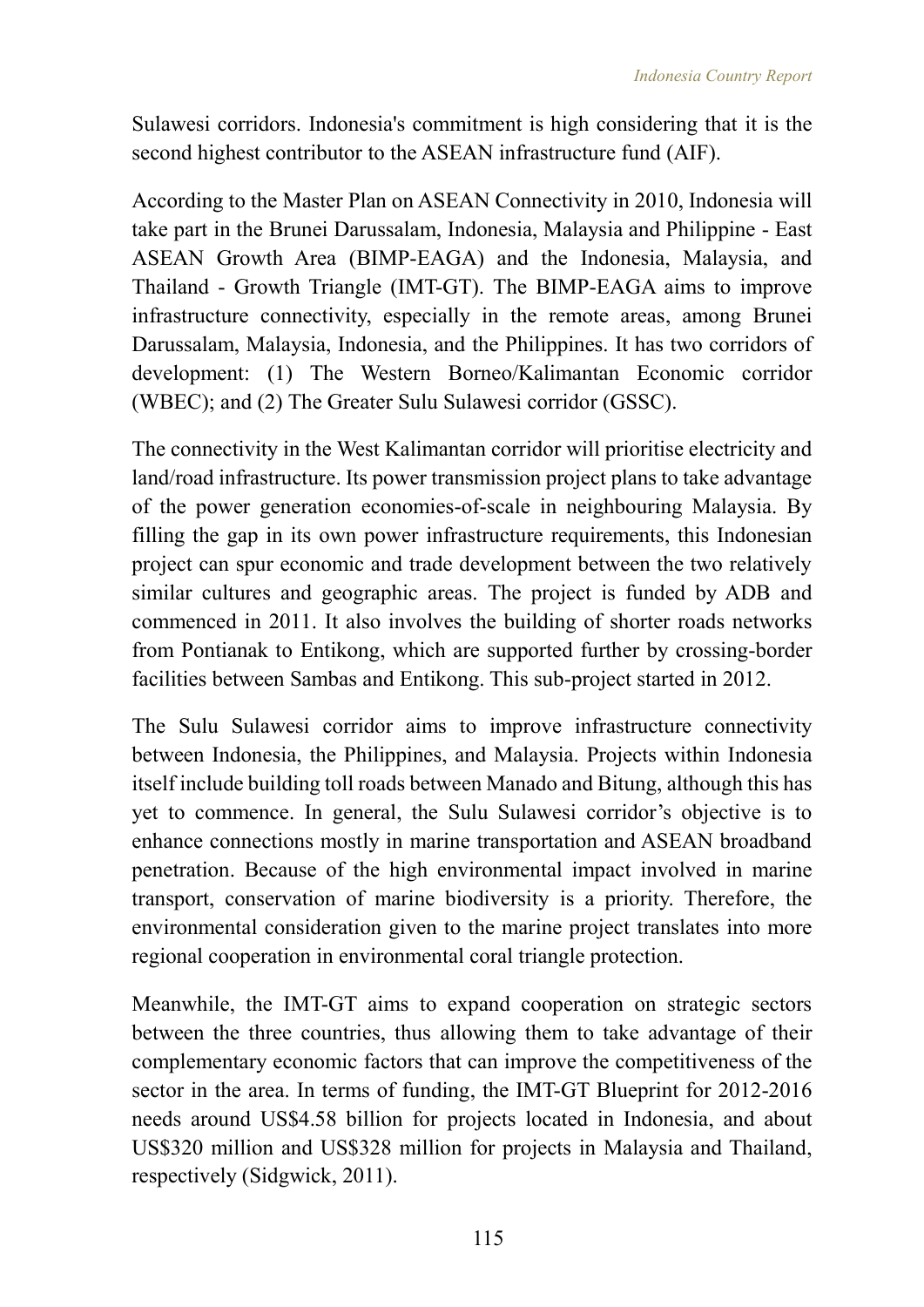#### *Financing ASEAN Connectivity*

In Indonesia, the IMT-GT will focus on the island of Sumatera. According to the IMT-GT Blueprint for 2012-2016, projects in Indonesia will mostly require the building of toll roads across Sumatera and improving facilities in existing main ports, such as Roll-On Roll-Off (RORO) networks, customs, and better road access to the ports. Some projects, such as the Sumatera toll roads and improvement of facilities at the Dumai port, are classified as PPP and have been included in the PPP Book by Bappenas. However, such projects still have to contend with issues of unconfirmed funding. Because of such funding issue, there are those who believe that it would be best to shift the financing of these projects to the government. On the other hand, if this would be externally funded, then it would be have to be included in Bappenas' blue book.

The other IMT-GT project involves power generation and transmission connectivity between Indonesia and Malaysia. It aims to build a power transmission network that uses existing power generation facilities from Malaysia. This project is to be initiated by the state-owned electricity company, PLN, with funding from ADB.

## **Public Private Partnership: Institutions and its Adoption**

In terms of the regulatory support on PPP, Pradono, *et al*. (2012) states that PPP development in Indonesia can be classified into the following stages:

- 1)Period prior to 1990, when the central government issued regulations that lay the foundation on private sector involvement on toll roads and IPPs (proposal);
- 2)Period 1990-1997, which further promoted the PPP scheme in the utilities sector although the 1998 economic crisis had hampered the continuation of the programme and handed much of the initiatives over to the central government through SOEs;
- 3)Period 1998-2004 is the consolidation period where improvements focused on regulatory support on infrastructure sectors and set up of institutions (i.e., KPPI was formed); and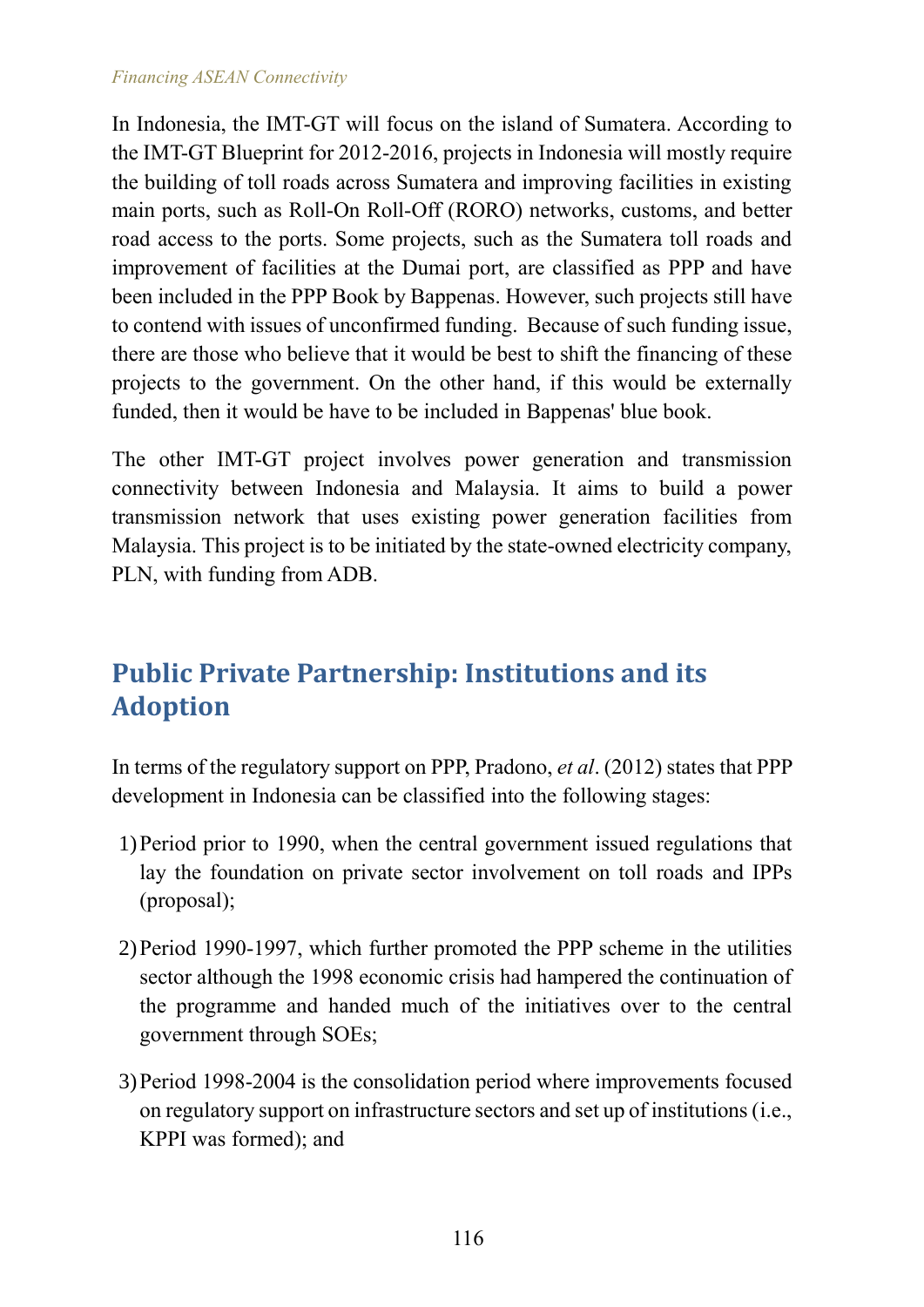4)Period from 2005 onwards, where the government tried to adopt a regulatory framework and to implement PPP projects based on international best practices. The government issued Government Regulations 67/2005 and 13/2010 on PPP. During this period, the role of institutions surrounding PPP regulations and sector laws was established and clarified.

Table 3.8 shows the regulatory framework of PPP. These regulatory reforms aim to create the path for private involvement in infrastructure projects on specific sectors, such as electricity and transportation. In Indonesia, such sectors are still dominated and monopolised by SOEs.

| Year | <b>Type of Regulation</b>                                                                                                                                                               |
|------|-----------------------------------------------------------------------------------------------------------------------------------------------------------------------------------------|
| 2005 | Government Regulation 67/2005                                                                                                                                                           |
| 2006 | MOF Decree 38/2006 on Risk Management                                                                                                                                                   |
| 2007 | Law 23/2007 on Railway Transport                                                                                                                                                        |
| 2008 | Law 17/2008 on Sea Transport and Port, Law on Energy, Law on Waste Management                                                                                                           |
| 2009 | Law $1/2009$ on Air Transport, Law $22/2009$ on Land Transport, Law $30/2009$ on<br>Electricity                                                                                         |
| 2010 | Government Regulation 13/2010, Planning Ministry Decree no 4/2010, Government<br>Regulation 78/2010 on PPP Financing Guarantee, MOF Decree 260/2010 on Financing<br>Guarantee Guideline |

**Table 3.8: PPP: Regulatory Framework**

*Source:* Fiscal Policy Office (2012).

Figure 3.3 classifies institutions involved in PPPs as either: (1) governments/regulators/counterparties; (2) providers of capital and guarantees; (3) project company; or (4) third-party service providers. The government unit that handles PPP project priorities is the National Development Planning Agency's (Bappenas) Public-Private Partnership Central Unit (P3CU). Bappenas has released a PPP plan document in 2010 that enumerates the types of PPP projects offered by the government for the period 2010-2014. According to the Bappenas document, the categories for PPP project selection and preparation are: potential projects, priority projects, and ready-to-offer projects. Here, the PPP units in Bappenas and/or Ministry of Finance assess the feasibility of such projects and evaluate the financing scheme. The project starts after the government contracting agency and the project company have reached an agreement. The government contracting agency can either be the central, provincial or local governments, depending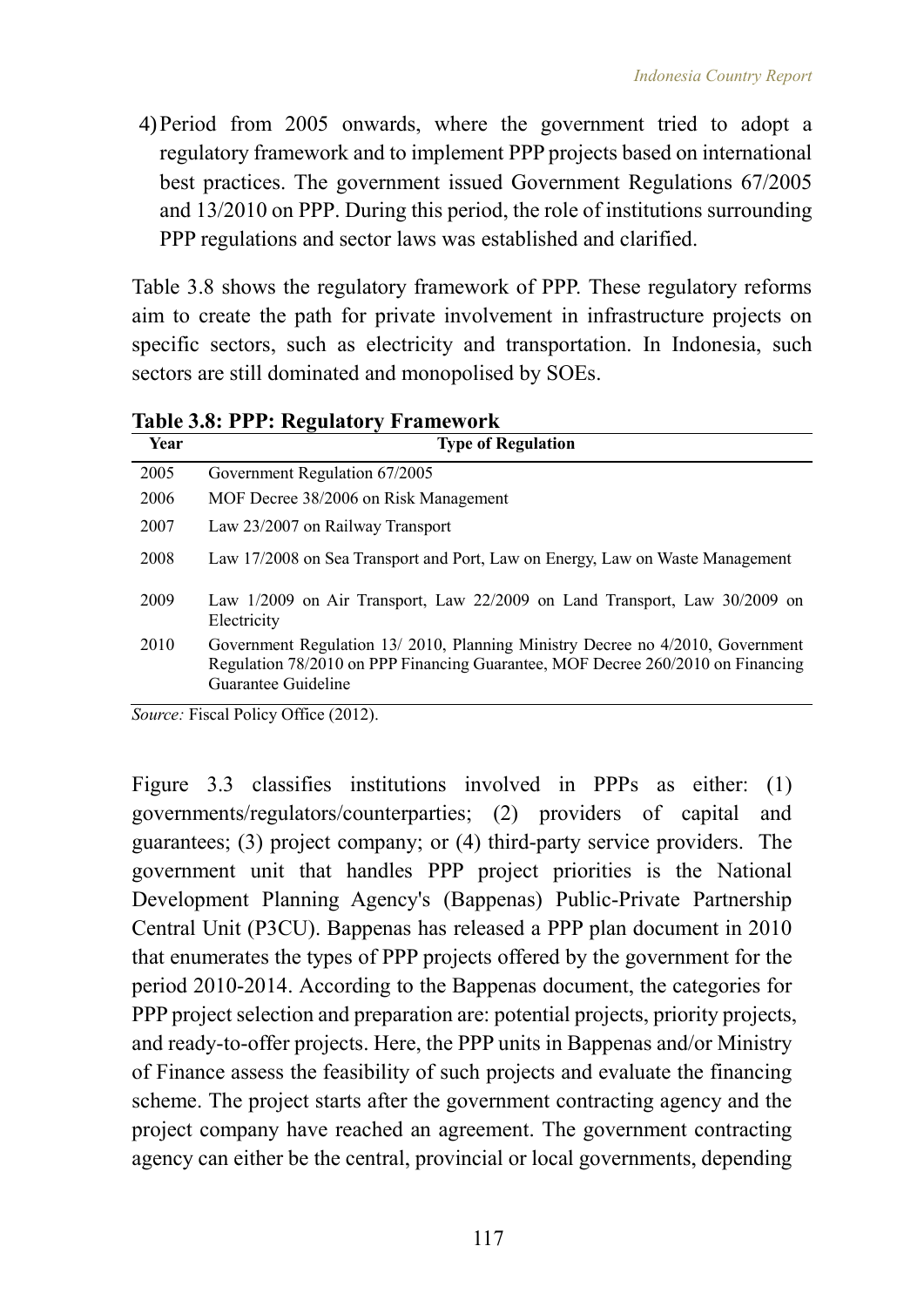on the type of PPP infrastructure and its services. Meanwhile, the license or permits to operate or provision of services generally come from the technical ministry.



#### **Figure 3.3: Institutions in PPP Framework**

*Source:* Coordinating Ministry of Economic Affairs (2010).

On Project Development Facility (PDF), the government set up the IIGF to provide the guarantee fund and PT SMI to support feasibility studies on PPP projects in 2009. The provision of the government's guarantee funds is part of risks management in infrastructure projects to make the project more attractive for private sector participation. International development partners, and not just the government, also help find funds for the IIGF.

Meanwhile, PT SMI functions more as a facilitator between project owner and investor in project identification and preparation, which covers areas ranging from solicitation of government support, feasibility studies, financing schemes, socialisation and project marketing, as well as project financing execution.

The PPP schemes adopted in Indonesia, such as in the case of toll roads, are mostly modified Build-Operate-Transfer (BOT) arrangements, wherein the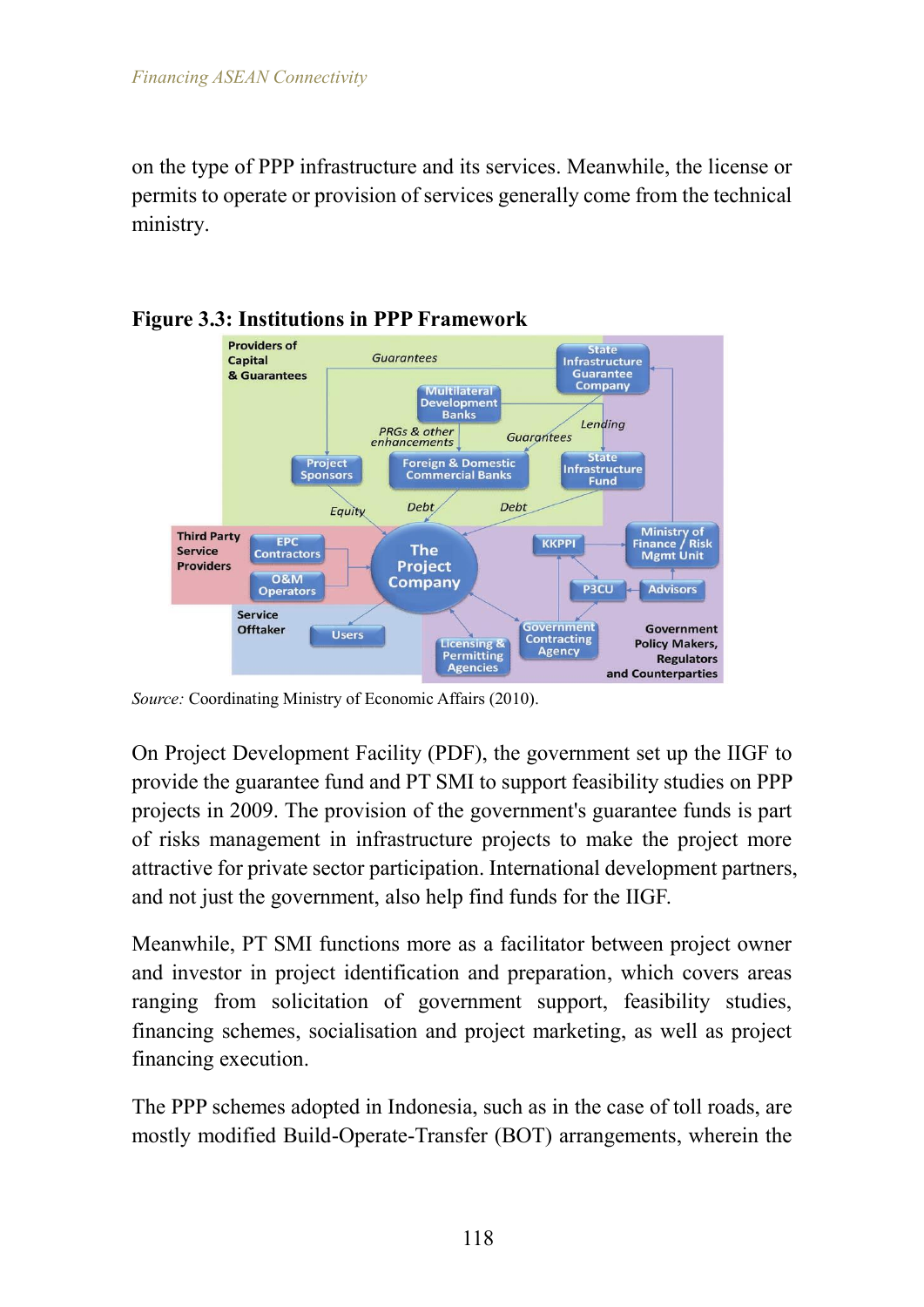government also contributes in the funding of the project. Generally under BOT schemes, private sectors fully fund the projects that have both economic and financial bankability (Pradono, *et al.*, 2012).

Table 3.9 lists the distributed PPP projects as of 2012 based on sectors, implementing agencies, and location of the projects. Most PPP projects are on transportation toll roads and water supply, which are frequently administered in coordination with local governments. As of 2012, there are 13 PPP projects on toll roads, five projects on water supply, and four projects each on power and on solid waste and sanitation.

|                         | <b>Agencies, and Targeted Regions 2010-2014</b> |                         |                                    |  |  |  |  |
|-------------------------|-------------------------------------------------|-------------------------|------------------------------------|--|--|--|--|
| N <sub>0</sub>          | <b>Sector/Sub Sector</b>                        | Quantity                | <b>Project Cost (US\$ Million)</b> |  |  |  |  |
| $\mathbf{1}$            | Air Transportation                              | $\overline{4}$          | 1,354.00                           |  |  |  |  |
| $\overline{c}$          | <b>Land Transportation</b>                      | $\overline{3}$          | 136.00                             |  |  |  |  |
| $\overline{3}$          | Marine Transportation                           | $\overline{4}$          | 2,875.12                           |  |  |  |  |
| $\overline{4}$          | Railways                                        | 3                       | 4,783.00                           |  |  |  |  |
| 5                       | <b>Toll Road</b>                                | 14                      | 33, 147.53                         |  |  |  |  |
| 6                       | Water Supply                                    | 18                      | 1,978.82                           |  |  |  |  |
| $\overline{7}$          | Solid Water and Sanitation                      | 6                       | 453.00                             |  |  |  |  |
| 8                       | Power                                           | 6                       | 6,478.50                           |  |  |  |  |
|                         | Total                                           | 58                      |                                    |  |  |  |  |
| N <sub>0</sub>          | <b>Type of Projects</b>                         | Quantity                | <b>Project Cost (US\$ Million)</b> |  |  |  |  |
| $\mathbf{1}$            | Ready-to-Offer Projects                         |                         |                                    |  |  |  |  |
|                         | <b>Central Government</b>                       | $\overline{c}$          | 664.00                             |  |  |  |  |
|                         | <b>Local Government</b>                         | $\mathbf{1}$            | 100.00                             |  |  |  |  |
| $\overline{2}$          | <b>Priority Projects</b>                        |                         |                                    |  |  |  |  |
|                         | <b>Central Government</b>                       | 13                      | 32,159.53                          |  |  |  |  |
|                         | <b>Local Government</b>                         | 10                      | 2,788.17                           |  |  |  |  |
| 3                       | <b>Potential Projects</b>                       |                         |                                    |  |  |  |  |
|                         | <b>Central Government</b>                       | 10                      | 6,597.12                           |  |  |  |  |
|                         | <b>Local Government</b>                         | 22                      | 8,897.15                           |  |  |  |  |
|                         | Total                                           | 58                      | 51,205.97                          |  |  |  |  |
| N <sub>0</sub>          | <b>Province</b>                                 | Quantity                | <b>Project Cost (US\$ million)</b> |  |  |  |  |
| 1                       | Nangroe Aceh Darussalam                         | 1                       | 21.00                              |  |  |  |  |
| $\overline{c}$          | North Sumatera                                  | $\overline{\mathbf{3}}$ | 2,042.00                           |  |  |  |  |
| $\overline{\mathbf{3}}$ | West Sumatera                                   | 3                       | 48.00                              |  |  |  |  |
| $\overline{4}$          | Riau                                            | $\overline{4}$          | 5,543.53                           |  |  |  |  |
| 5                       | Jambi                                           | $\overline{c}$          | 1,602.20                           |  |  |  |  |
| 6                       | South Sumatera                                  | $\overline{4}$          | 2,526.83                           |  |  |  |  |
| 7                       | Lampung                                         | $\mathbf{1}$            | 318.20                             |  |  |  |  |
| 8                       | Banten                                          | $\overline{4}$          | 26,591.00                          |  |  |  |  |
| 9                       | DKI Jakarta                                     | $\overline{2}$          | 812.50                             |  |  |  |  |
| 10                      | West Java                                       | 13                      | 4,027.16                           |  |  |  |  |
| 11                      | Central Java                                    | 3                       | 118.22                             |  |  |  |  |

**Table 3.9: PPP Projects: Based on Sectors/Sub Sectors, Implementing**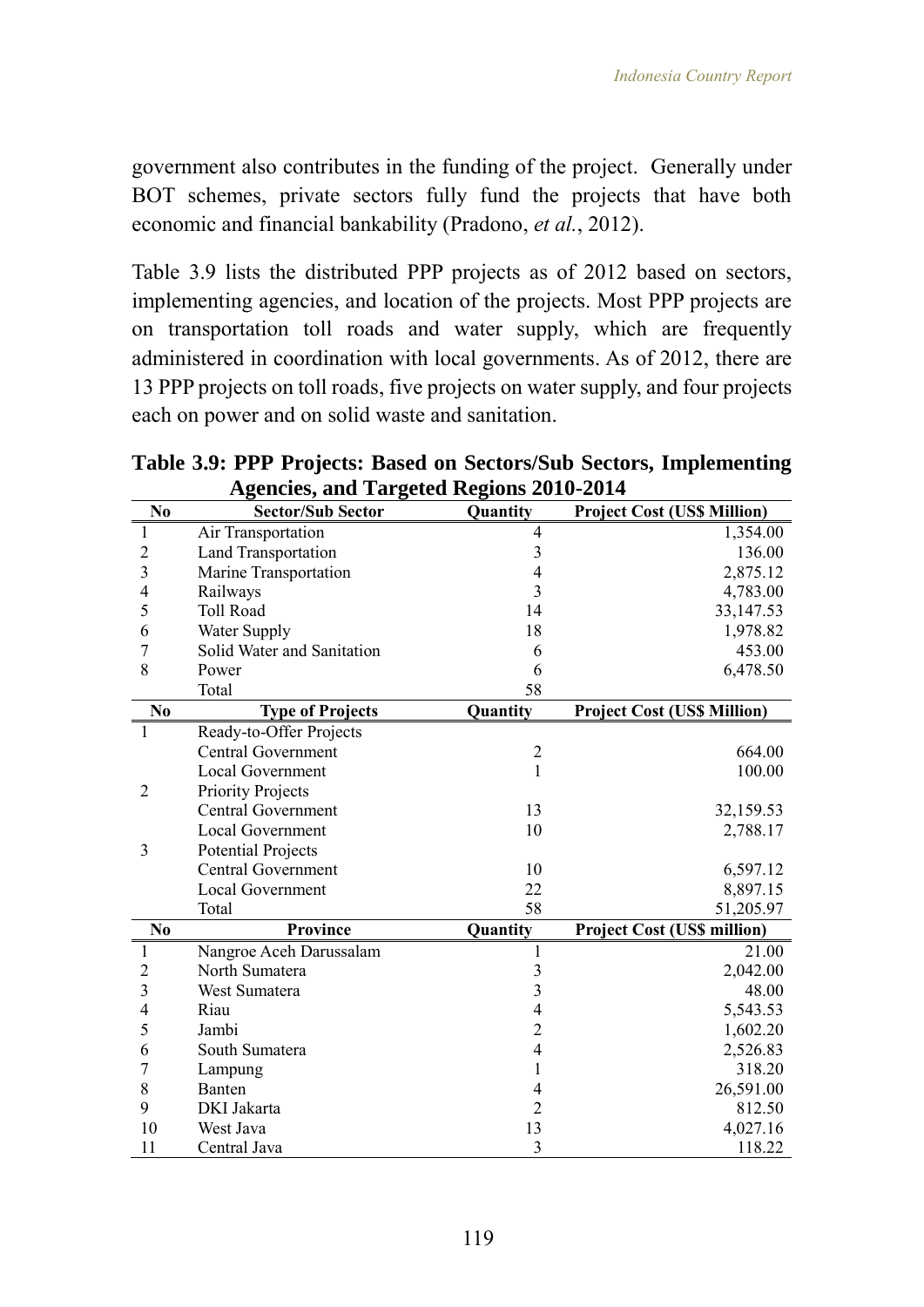| N <sub>0</sub> | <b>Province</b>    | Quantity | <b>Project Cost (US\$ million)</b> |
|----------------|--------------------|----------|------------------------------------|
| 12             | DI Yogyakarta      | 2        | 1,370.00                           |
| 13             | East Java          |          | 436.67                             |
| 14             | Bali               | 3        | 833.00                             |
| 15             | <b>NTB</b>         |          | 7.00                               |
| 16             | West Kalimantan    | 2        | 160.40                             |
| 17             | Central Kalimantan | 2        | 23.00                              |
| 18             | South Kalimantan   |          | 26.76                              |
| 19             | East Kalimantan    | 2        | 2,980.00                           |
| 20             | North Sulawesi     |          | 353.00                             |
| 21             | West Sulawesi      |          | 1,335.50                           |
| 22             | Central Sulawesi   |          | 30.00                              |
|                | Total              | 58       | 51,205.97                          |

*Source:* pkps.bappenas.go.id

In the context of decentralisation, many PPP initiatives are conducted by local governments following the framework from the central government and in coordination with the provincial government. Local governments, in this case, are expected to initiate small-scale PPP projects. For example, for the period 2010-2014, local governments are expected to initiate 50 PPP projects (Pradono, *et al.*, 2012).

## **Lessons Learned from Private Sector Participation**

The adoption of the PPP scheme remains slow due to the following issues (Fiscal Policy Office, 2012; Tan, 2011; Pradono and Syabri, 2013): Involvement of domestic and support financial sector; delays and uncertainty on land acquisition that also spur land speculation; low response on government risk support; and weak resource capability of PPP institutions, which may lead to poor project preparation and inferior feasibility studies.

As stated in Pradono, *et al.* (2012), challenges facing PPP projects pertain to the risks and revenues arrangements. Risk allocation is a major issue, especially in cases where the government contracting agency is at the subnational level (i.e., provincial or local). Since governments at the subnational level are generally revenue constrained, some might view PPP as an additional source of revenues. If the potential risks are not documented properly, it will be easy for the government contracting agency to downplay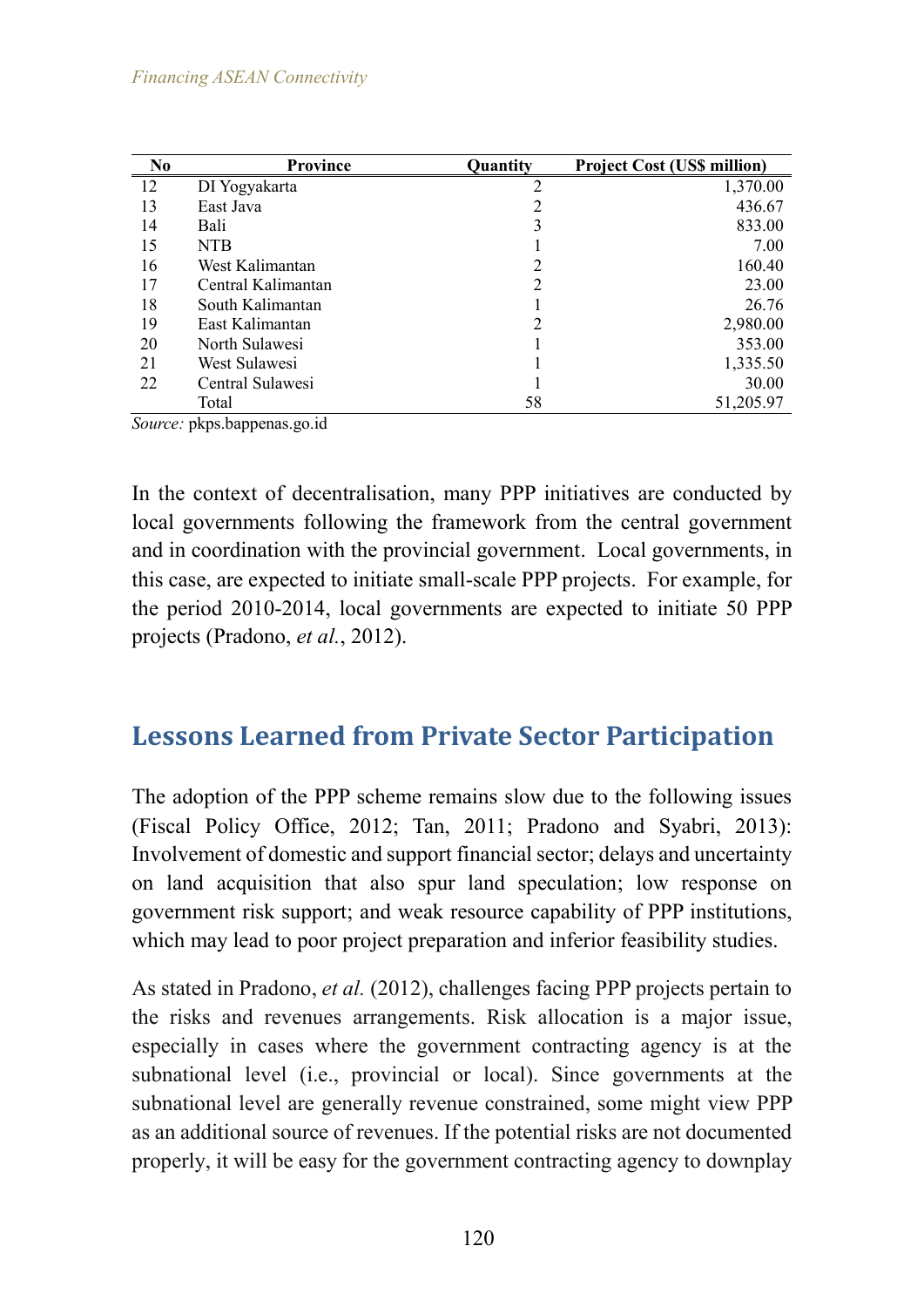the risks of the project. Lessons must be learned from failed PPP projects such as the Ungaran Potable Water Project in Semarang, which already spent US\$10.22 million before it was stopped.

Most risks are borne by private partners who also operate the project. Also, there are royalties that must be paid irrespective of the profit or loss condition of the project. Learning from the Ungaran Project scheme, there is a need to revisit the PPP design so as to balance the benefit-and-cost sharing among the stakeholders<sup>3</sup>

Meanwhile, the case of PPP projects in the electricity (power) sector is an example on how modified risk management and sector laws—apart from the general PPP framework—are needed to support the execution of PPP projects. Large-scale PPP projects are vulnerable to changes in the macroeconomic environment, such as economic or financial downturns. These project require a sound and in-line regulatory framework.

Unlike other public utilities projects, those in power generation would be distributed solely through PLN and so, the risks associated with an overestimate demand is not an issue. Nonetheless, the government needs to gradually set the electricity pricing, so that the cost structure of PLN makes the cooperation on power generation between PLN and the private sector feasible. In this case, financial facilities on currency hedging schemes as well as on how it would be aligned with government public financial management are important given that large PPP projects depend on external (foreign) fund.

According to Pradono, *et al.* (2012), another example of a PPP project that went well is the Jakarta Outer Ring Road (JORR) Project. This toll road project was operated in 2010 and managed by PT Jasa Marga, PT JLB, and PT JLJ. Like any other toll road projects under the BOT scheme, the JORR project is relatively working adequately, although the overall risk is still borne by the private sector. One of those risks is the delay in the land acquisition process. To mitigate this, the project was socialised among stakeholders during the preparatory stage that, to some extent, had ensured

 $\overline{a}$ 

 $3$  There are at least 12 PPP projects that were reportedly idle because investors withdrew from the projects, and feasibility studies (FS) have yet to resume (Investor Daily, 2013).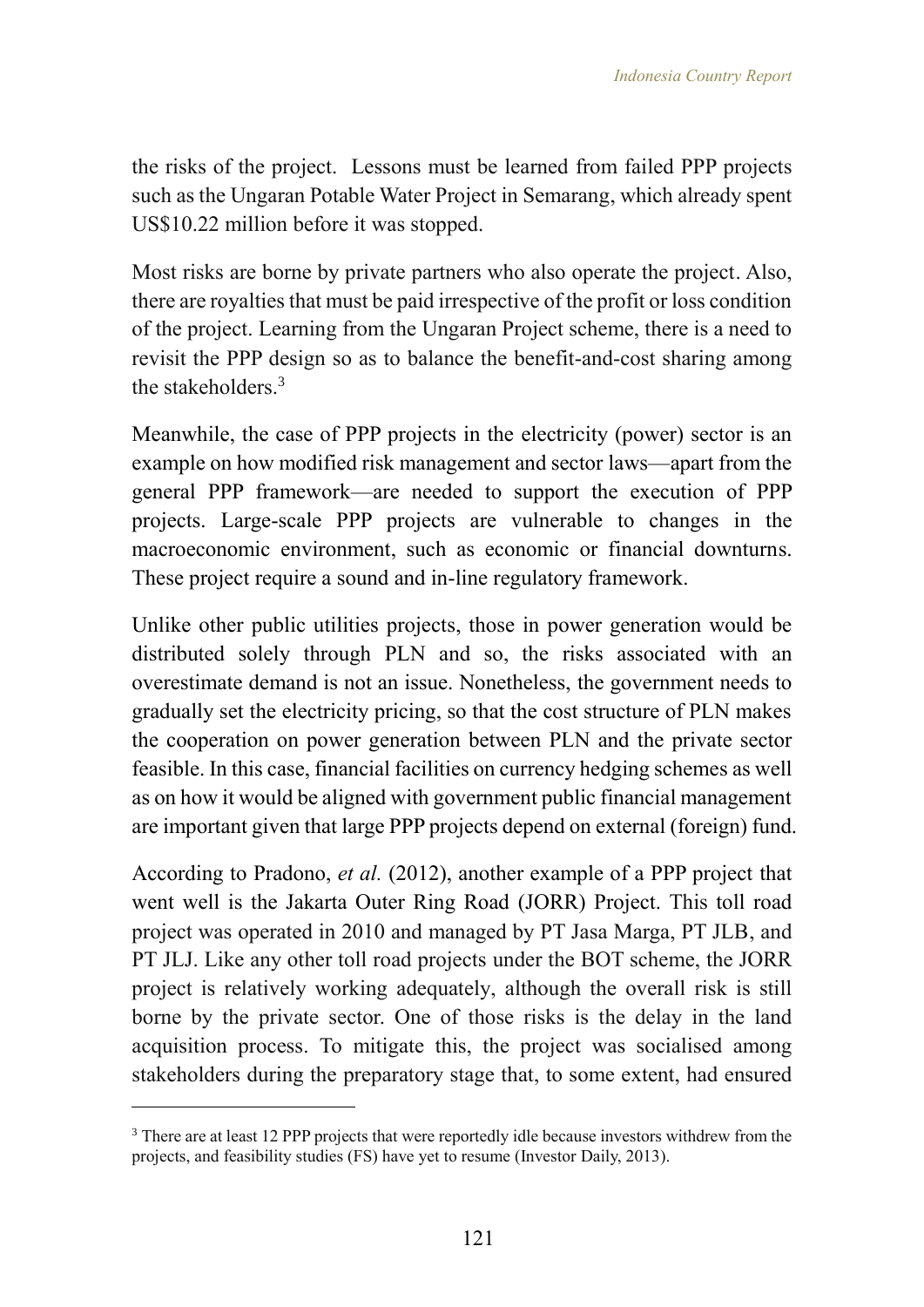their accountabilities. The project also has relatively high financial feasibility with any risk to be compensated by tariff adjustments. The procurement process is still overseen by PT Jasa Marga, the SOE-operator of toll roads. Through a reform of Law 22/2009, there is already a separate body that monitors the procurement and operation, including tariff adjustments, of toll roads.

## **Recommendations on PPP and ASEAN Connectivity**

Establishing the role of institutions as a general approach has its advantage when issuing sector laws. Also, a simplified regulatory system improves project efficiency in terms of the price-cost recovery level of its investment. Once regulatory reforms and the needed PPP institutions are in place, there is now an opportunity to promote PPP for small- and medium-scale projects with the participation of subnational and/or local governments. The central government should encourage the subnational units, specially if the latter are already ready in terms of their capacity and their region's economies-of-scale to participate in infrastructure project.

One way to get subnational and local governments' involvement in the project is by aligning their public financial management with the PPP scheme. A relatively uniform regulatory framework applicable to subnational and local governments may ease the latter's adoption of the scheme.

A consistent execution of the central government framework in infrastructure project may not suffice when it is not complemented by a variety of financing schemes. Thus, attracting foreign direct investments from the private sector should be resorted to so as to complement the public sector's approach on infrastructure spending.

In Indonesia, the lack of infrastructure specifically in the transport and energy sectors has long been a concern as it hinders the country's competitiveness. In fact, addressing this concern not only helps Indonesia but the ASEAN region as well. An infrastructure project may have a distributive effect across the ASEAN borders, as it makes it possible for remote and poor regions to gain more economic access.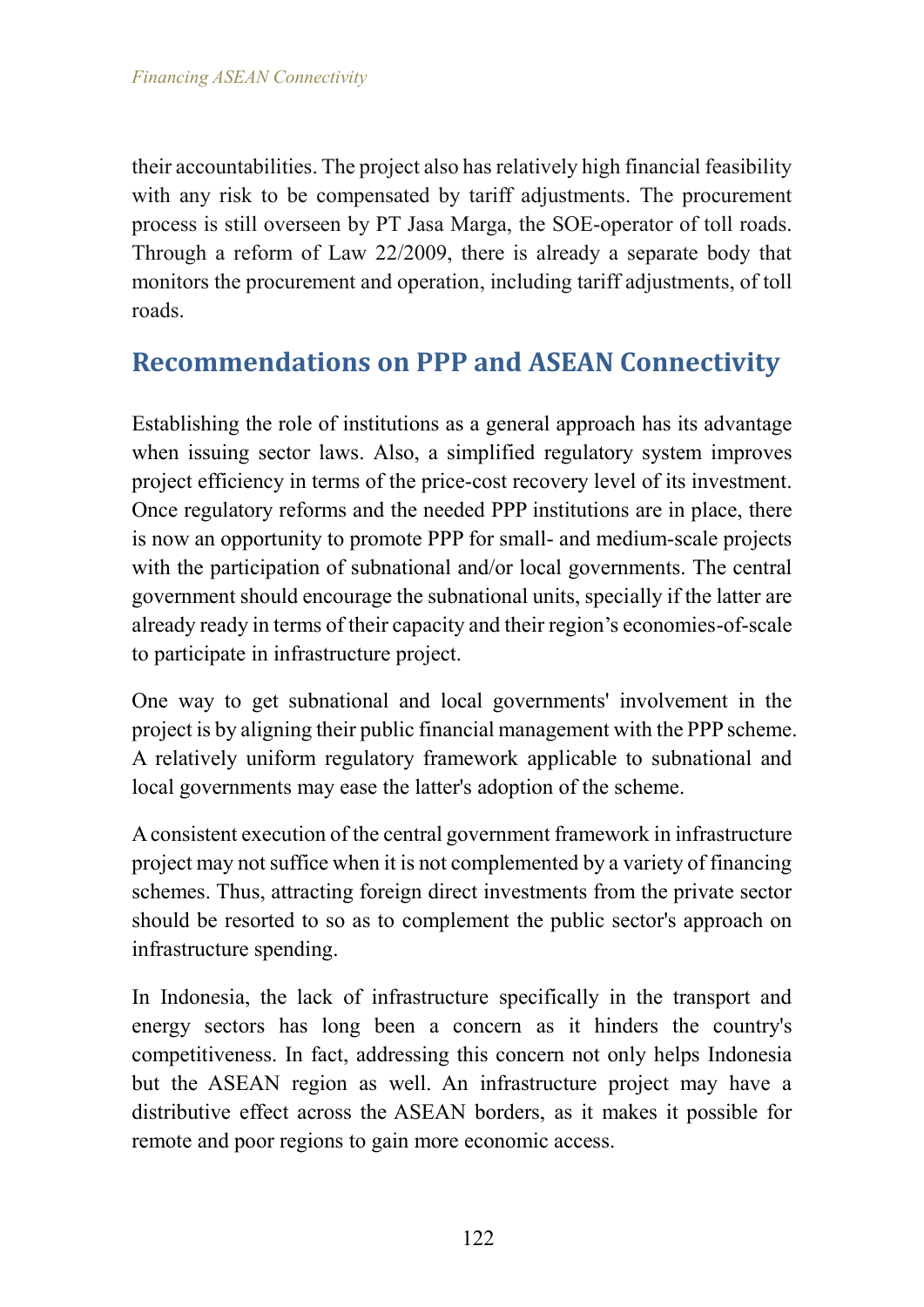The establishment of the ASEAN Infrastructure Fund (AIF) is the first step towards creating another source of infrastructure financing. Indonesia, the second largest contributor of AIF (after Malaysia), can take advantage of this fund for its cross-border infrastructure projects.

Nonetheless, the AIF's US\$485.2 million fund is still measly in comparison to the needed fund estimated at US\$8 trillion (Das and James, 2013). The current AIF initiative, where ADB contributes and jointly manages the fund, needs to further involve other development partners so as to increase the fund size. More development partners may mean more private investments as well as opportunities to get more technical assistance on the management of these cross-border infrastructure projects.

In terms of the process and institutional issues, countries in the ASEAN have different regulatory frameworks and institutions. What is needed now is a common understanding among countries on how sharing and aligning regulatory frameworks can help and complement the ASEAN roadmap on cross-border infrastructure. For instance, sharing of databases on ASEAN nations' regulatory frameworks, at least on the transportation and energy sectors, can help align their schemes with the infrastructure projects under the Master Plan on ASEAN Connectivity. Furthermore, even subnational governments can learn a lesson or two from the differences in the stages of development as well as regulatory frameworks across nations. The ASEAN region may even consider setting up a sustainable learning centre on infrastructure development that aims to create awareness, identify, and learn from what is working and what is not from existing cross-borders infrastructure projects.

In sum, although there are challenges in coordinating cross-border infrastructure projects, the financial and economic viability of these projects is less of an issue, especially when there is an adequate joint fund—as in the case of the AIF—with additional support from bilateral organisations or private sectors. In its effort to improve the capacity of the public sector, the country should also factor in the capabilities at the subnational levels. In Indonesia's case, the subnational governments—not just the central government—should improve their learning process as well as their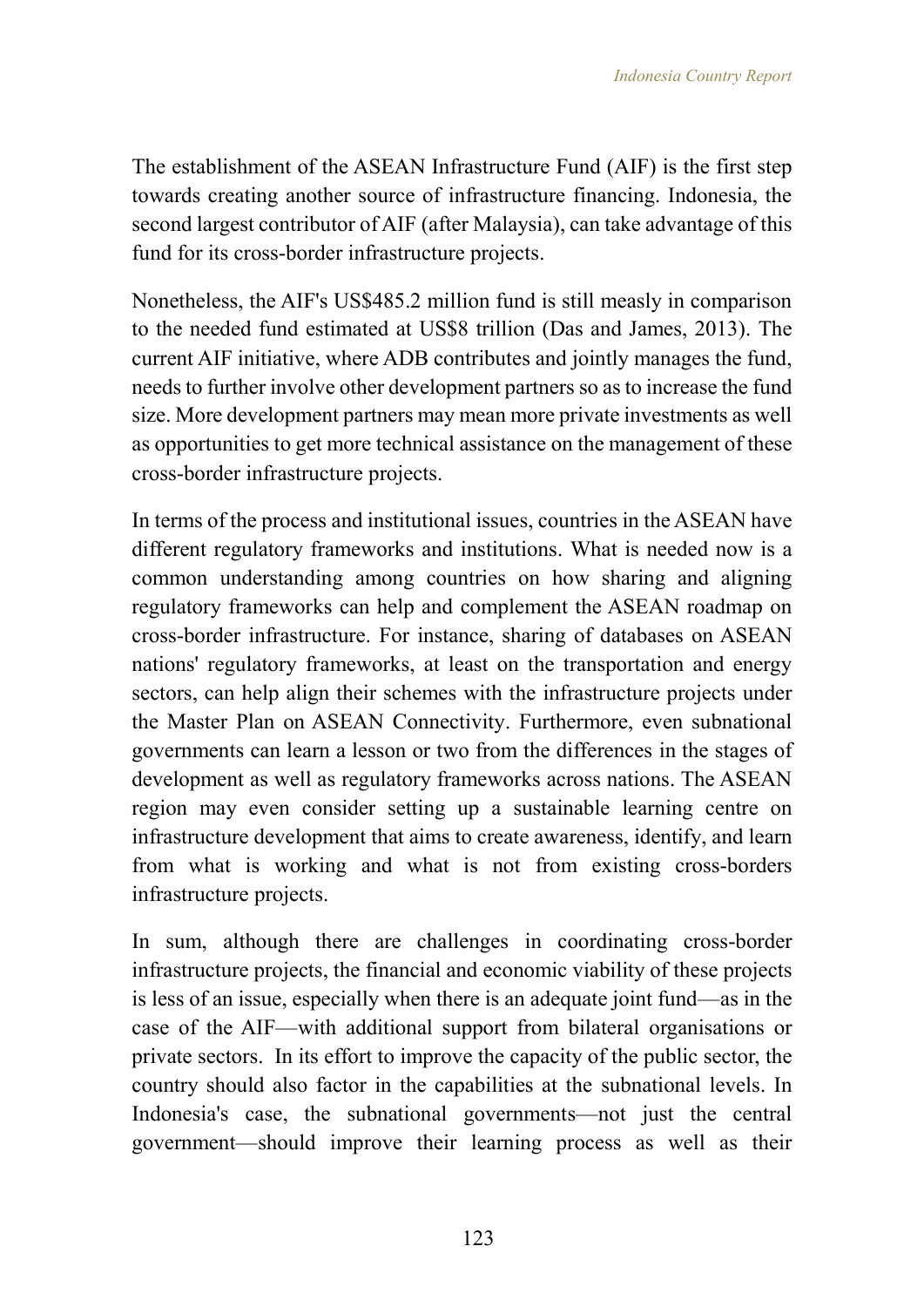accountability over the outcome of their cross-border infrastructure projects. When all stakeholders are on the same page with regard their knowledge and ownership, only then will the implementation of projects in the country become more effective. The success of Indonesia's existing projects can set the tone as well as create a good benchmark for future infrastructure ventures.

## **References**

- Asian Development Bank (ADB) (2011), *Evaluating the Environment for Public-Private Partnership in Asia-Pacific: The 2011 Infrascope*. Manila.
- Alisjahbana, A. (2012), 'Effective Public Spending; The Case of Infrastructure*'.* Paper presented during the OECD Global Forum on Development on 29 February 2012.
- Bappenas (2012), *Blue Book 2012*. Bappenas: Jakarta.
- Bappenas (2010), *Book 1 National Priorities. Regulation of The President of the Republic of Indonesia Number 5 of 2010 regarding The National Medium-Term Development Plan (RPJMN) 2010-2014*. Bappenas: Jakarta.
- Bappenas (2011), *Infrastructure Development Strategy in Indonesia*. Jakarta. 13 January 2011. http://www.oecd.org/gov/regulatorypolicy/47377678.pdf.
- BIMP EAGA (2012), *Implementation Blueprint 2012–2016.* [http://bimp](http://bimp-eaga.org/Documents/ef4b1b8e-7291-40a5-9a0a-2d0250543801.pdf)[eaga.org/Documents/ef4b1b8e-7291-40a5-9a0a-2d0250543801.pdf](http://bimp-eaga.org/Documents/ef4b1b8e-7291-40a5-9a0a-2d0250543801.pdf) (accessed April 2013)
- Conservation International (2009), *Scaling Up From MPAs to Seascapes: Lessons Learned From The Sulu-Sulawesi, Philippines*. Quezon City, Philippines: Conservation International-Philippines.
- Coordinating Ministry of Economic Affairs (2010), *Public-Private Partnership: Investor's Guide. What Private Investors Should Know About Investing in Indonesia*. Indonesia: Coordinating Ministry of Economic Affairs. [http://www.bi.go.id/en/iru/presentation/other/Documents/6b3a71af6b](http://www.bi.go.id/en/iru/presentation/other/Documents/6b3a71af6bbd481ca788477c2cc107a1PPPinvestorguide.pdf) [bd481ca788477c2cc107a1PPPinvestorguide.pdf](http://www.bi.go.id/en/iru/presentation/other/Documents/6b3a71af6bbd481ca788477c2cc107a1PPPinvestorguide.pdf) (accessed April 2013)
- Das, S.B. and C.R. James (2013), 'Addressing Infrastructure Financing in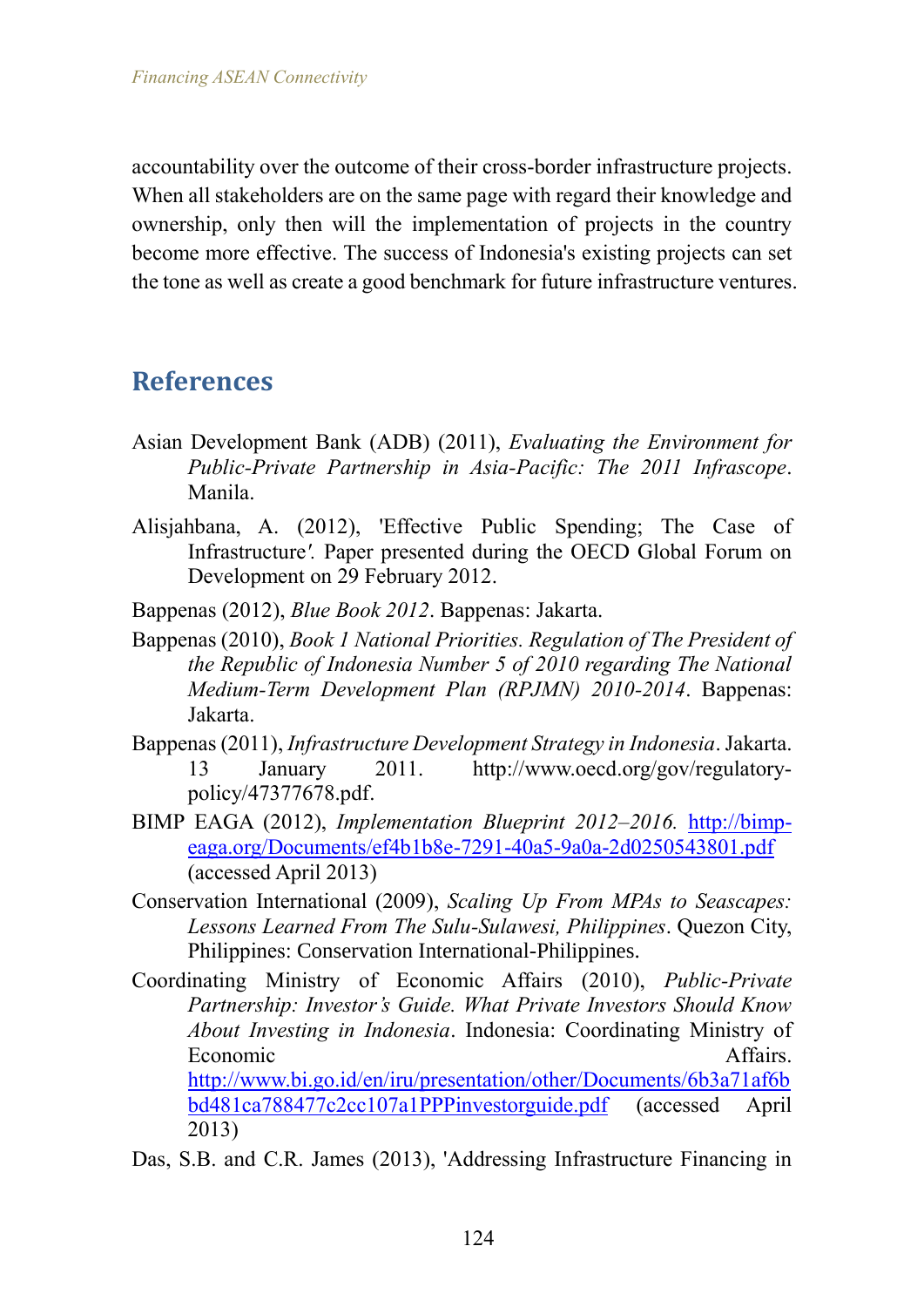Asia'. *ISEAS Perspective*. Singapore, 6 May 2013.

- Fiscal Policy Office, Ministry of Finance (2012), *Government Fiscal and Financial Support on Infrastructure Project.* From the World Export Development Forum in Jakarta, Indonesia in October 2012*.*
- Goh, D., T. Oetomo, and E. Nusantoro (2012), *Asia Infrastructure Sector*. Credit Suisse Asia Pacific Equity Research.
- Government of Indonesia (n.d), 'Law 17 2007 on Long-Term Development Planning 2005-2025'.
- Investor Daily (2013), *BKPM Offers 17 Infrastructure Projects*. 12 February. [http://www.indii.co.id/news\\_daily\\_detail.php?id=5838.](http://www.indii.co.id/news_daily_detail.php?id=5838)
- Ministry of Finance (2012), *Regional and Local Finances Annual Review 2012*.
- Ministry of Finance (2013), *Directorate of Fiscal Balance*.
- Pisu, M. (2010), 'Tackling the Infrastructure Challenge in Indonesia'. OECD Economics Department Working Papers, No. 809, OECD Publishing.
- Pradono and Syabri, I. (2013), 'Public Private Partnership Infrastructure Development in Indonesia'. Chapter 4. ERIA PPP Book.
- Pradono, W.B. Oka, and D. K. Pratami (2012), 'Public Private Partnership in Indonesia: Is Infrastructure Development in Indonesia Shifting Towards a Decreasing Role For Government?', Chapter 7 in *Tacking Stock of PPP and PFI Around The World: Summary of Research Report 126*. Edited by Graham M. Winch, Masamitsu Onishi, and Sandra Schmidt. London: The Association of Chartered Certified **Accountants**
- Sidgwick, E. (2011), 'Update Priority Connectivity Projects'. Paper during the 4th IMT-GT Post-Summit Planning Meeting, 19-21 January 2011, Koh Samui, Thailand.
- Schwab, K. (ed.) (2013), *Insight Report: Global Competitiveness Report 2012-2013*. Geneva: World Economic Forum.
- Tan, D. (2011), *Indonesia Infrastructure: A US\$250bn Opportunity*. Morgan Stanley.
- World Bank (2011a), 'Indonesia Economic Quarterly: Current Challenges, Future Potential'.
- World Bank (2011b), 'Public Expenditure Review: Managing Province-Local Finances for Inclusive Growth'.
- World Bank (2013), 'World Bank Economic Database'.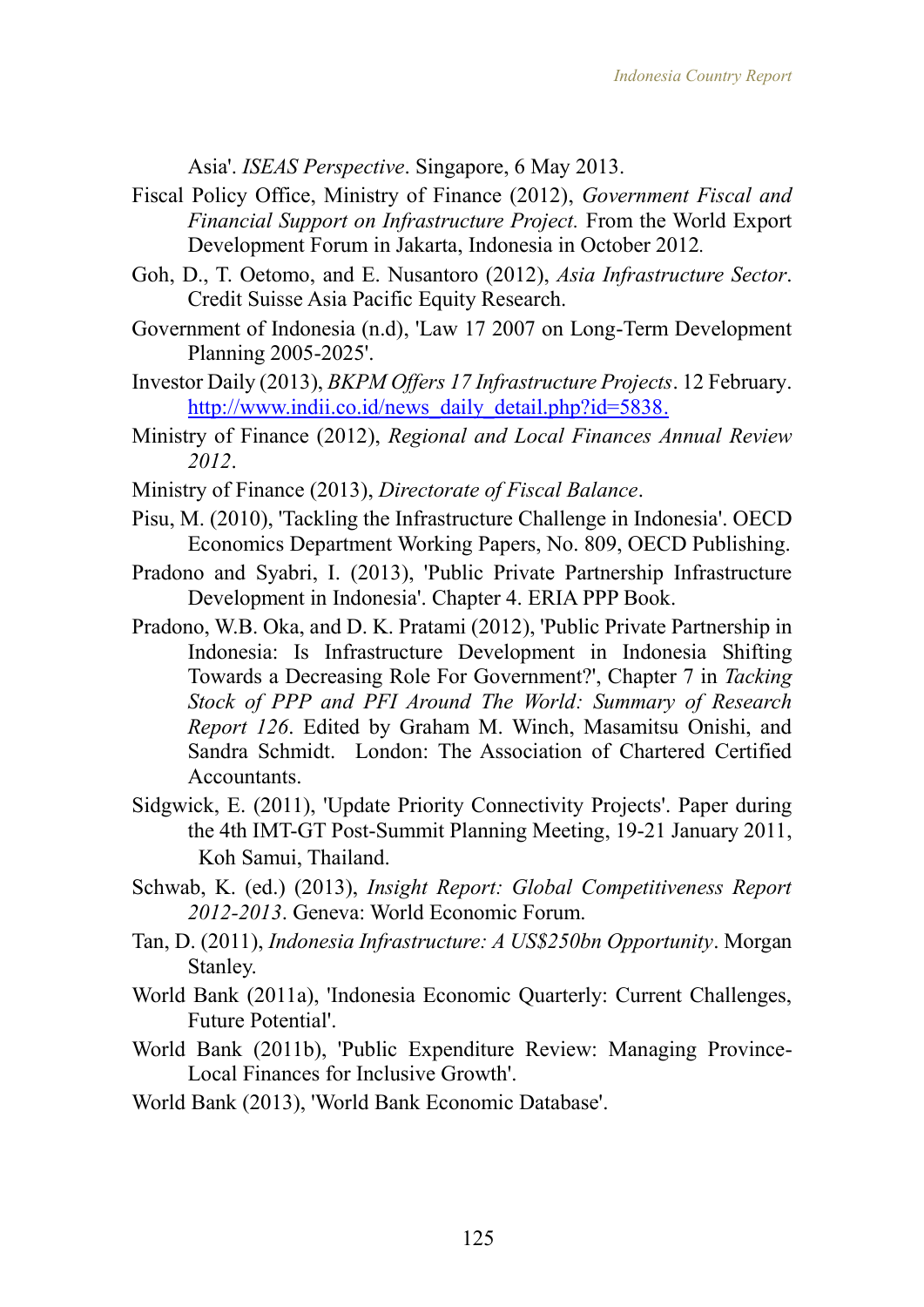## **Annex**

|                               | 2007    |               | 2008    |               | 2009              |               | -<br>2010 |               | 2011    |                  | 2012     |               | 2013     |                  |
|-------------------------------|---------|---------------|---------|---------------|-------------------|---------------|-----------|---------------|---------|------------------|----------|---------------|----------|------------------|
|                               | Bil.    | $\frac{0}{0}$ | Bil.    | $\frac{0}{0}$ | Bil.              | $\frac{0}{0}$ | Bil.      | $\frac{0}{0}$ | Bil.    | $\frac{0}{0}$    | Bil.     | $\frac{0}{0}$ | Bil.     | $\frac{0}{0}$    |
|                               | US\$    |               | US\$    |               | US\$              |               | US\$      |               | US\$    |                  | US\$     |               | US\$     |                  |
| <b>A. Revenues and Grants</b> | 70.78   | 100.0         | 98.16   | 100.0         | 84.88             | 100.0         | 99.53     | 100.0         | 121.06  | 100.0            | 135.82   | 100.0         | 152.97   | 100.0            |
| I. Domestic Revenues          | 70.61   | 99.8          | 97.93   | 99.8          | 84.71             | 99.8          | 99.22     | 99.7          | 120.53  | 99.6             | 135.74   | 99.9          | 152.52   | 99.7             |
| 1. Taxes Revenues             | 49.10   | 69.4          | 65.87   | 67.1          | 61.99             | 73.0          | 72.33     | 72.7          | 87.39   | 72.2             | 101.62   | 74.8          | 119.30   | 78.0             |
| a. Domestic Taxes Revenues    | 47.01   | 66.4          | 62.24   | 63.4          | 60.13             | 70.8          | 69.44     | 69.8          | 81.98   | 67.7             | 96.83    | 71.3          | 113.43   | 74.2             |
| b. International Trade Taxes  | 2.09    | 3.0           | 3.63    | 3.7           | 1.87              | 2.2           | 2.89      | 2.9           | 5.41    | 4.5              | 4.79     | 3.5           | 5.87     | $\overline{3.8}$ |
| 2. Non-Taxes Revenues         | 21.51   | 30.4          | 32.06   | 32.7          | 22.72             | 26.8          | 26.89     | 27.0          | 33.15   | 27.4             | 34.11    | 25.1          | 33.22    | 21.7             |
| II. Grants                    | 0.17    | 0.2           | 0.23    | 0.2           | 0.17              | 0.2           | 0.30      | 0.3           | 0.53    | 0.4              | 0.08     | 0.1           | 0.45     | 0.3              |
| <b>B.</b> Expenditures        | 75.76   | 100.0         | 98.57   | 100.0         | 93.74             | 100.0         | 104.21    | 100.0         | 129.50  | 100.0            | 154.83   | 100.0         | 168.30   | 100.0            |
| I. Central Government         | 50.46   | 66.6          | 69.34   | 70.3          | 62.88             | 67.1          | 69.74     | 66.9          | 88.37   | 68.2             | 106.95   | 69.1          | 115.44   | 68.6             |
| Expenditures                  |         |               |         |               |                   |               |           |               |         |                  |          |               |          |                  |
| II. Transfers to Regions      | 25.33   | 33.4          | 29.24   | 29.7          | 30.86             | 32.9          | 34.47     | 33.1          | 41.13   | 31.8             | 47.88    | 30.9          | 52.86    | 31.4             |
| 1. Balanced Funds             | 24.40   | 32.2          | 27.87   | 28.3          | 28.73             | 30.6          | 31.67     | 30.4          | 34.72   | 26.8             | 40.84    | 26.4          | 44.48    | 26.4             |
| 2. Special Autonomy and       | 0.93    | 1.2           | 1.37    | 1.4           | 2.13              | 2.3           | 2.80      | 2.7           | 6.41    | 4.9              | 7.04     | 4.5           | 8.38     | 5.0              |
| <b>Adjustment Funds</b>       |         |               |         |               |                   |               |           |               |         |                  |          |               |          |                  |
| <b>III</b> Suspend            | $-0.02$ | 0.0           | $-0.01$ | 0.0           | $\overline{0.00}$ | 0.0           | 0.00      | 0.0           | 0.00    | 0.0              | 0.00     | 0.0           | 0.00     | 0.0              |
| <b>C. Primary Balance</b>     | 3.00    | 4.0           | 8.43    | 8.6           | 0.52              | 0.6           | 4.15      | 4.0           | 0.89    | 0.7              | $-7.23$  | $-4.7$        | $-4.01$  | $-2.4$           |
| D. Surplus/Deficit (A-B)      | -4.98   | 6.6           | $-0.41$ | 0.4           | $-8.86$           | 9.5           | $-4.68$   | 4.5           | $-8.44$ | 6.5              | $-19.01$ | 12.3          | $-15.33$ | 9.1              |
| E. Financing                  | 4.25    | 5.6           | 8.41    | 8.5           | 11.26             | 12.0          | 9.16      | 8.8           | 13.09   | 10.1             | 19.01    | 12.3          | 15.33    | 9.1              |
| I. Domestic Financing         | 6.90    | 9.1           | 10.25   | 10.4          | 12.81             | 13.7          | 9.61      | 9.2           | 14.87   | 11.5             | 19.45    | 12.6          | 17.28    | 10.3             |
| II. Foreign Financing         | $-2.66$ | 3.5           | $-1.84$ | 1.9           | $-1.55$           | 1.7           | $-0.46$   | 0.4           | $-1.78$ | 1.4              | $-0.44$  | 0.3           | $-1.95$  | 1.2              |
|                               |         |               |         |               |                   |               |           |               |         |                  |          |               |          |                  |
| Surplus/Deficit Financing     | $-0.74$ | 1.0           | 8.00    | 8.1           | 2.40              | 2.6           | 4.47      | 4.3           | 4.65    | $\overline{3.6}$ | 0.00     | 0.0           | 0.00     | $\overline{0.0}$ |

**Table 3.A.1: Summary of Central Government's Realised Budget (Audited): 2007-2013**

*Note*: Data of 2013 is budget data (not realised budget), values converted to US\$ billion using exchange rate of US\$1 = IDR10,000 *Source:* Calculated from Budget Directorate Data (MOF 2013*)*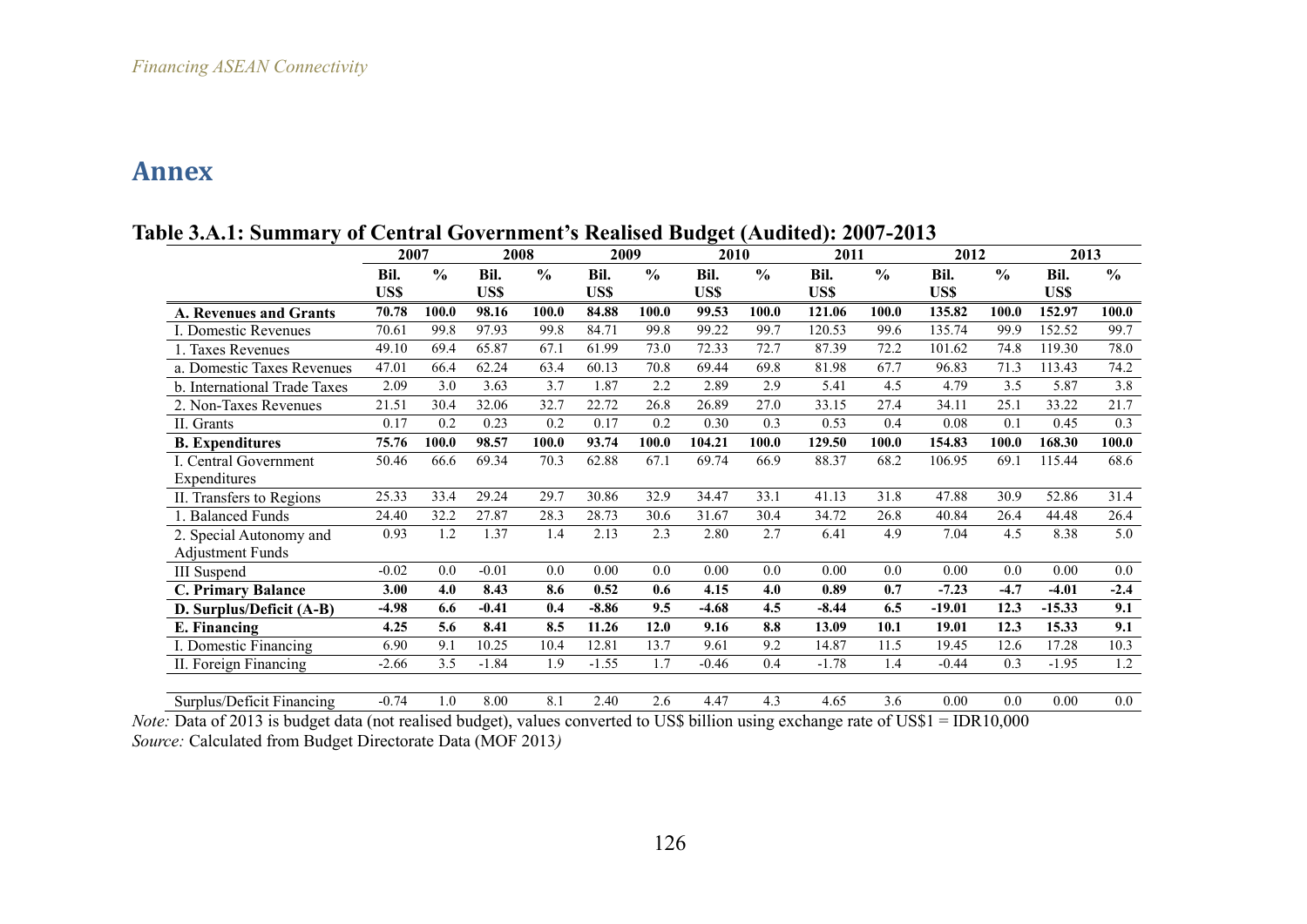| <b>Type of Spending</b> | Central    |               | <b>Provinces</b> |               | Local       |               |
|-------------------------|------------|---------------|------------------|---------------|-------------|---------------|
|                         | Government |               |                  |               | Governments |               |
|                         | US\$       | $\frac{0}{0}$ |                  | $\frac{0}{0}$ | US\$        | $\frac{0}{0}$ |
|                         | billion    |               | US\$             |               |             |               |
|                         |            |               | billion          |               | billion     |               |
| General Administration  | 73.38      | 64.4          | 10.86            | 50.9          | 12.98       | 24.6          |
| Defence                 | 7.77       | 6.8           | 0.00             | 0.0           | 0.00        | 0.0           |
| Safety and Order        | 3.40       | 3.0           | 0.13             | 0.6           | 0.62        | 1.2           |
| Economy                 | 11.49      | 10.1          | 2.27             | 10.6          | 4.59        | 8.7           |
| Environment             | 1.22       | 1.1           | 0.45             | 2.1           | 1.27        | 2.4           |
| Housing and Public      | 2.72       | 2.4           | 3.21             | 15.1          | 8.94        | 16.9          |
| Facilities              |            |               |                  |               |             |               |
| Health                  | 1.67       | 1.5           | 1.76             | 8.2           | 5.32        | 10.1          |
| Tourism                 | 0.25       | 0.2           | 0.22             | 1.0           | 0.31        | 0.6           |
| Religion                | 0.40       | 0.4           | 0.00             | 0.0           | 0.00        | 0.0           |
| Education               | 10.87      | 9.5           | 2.15             | 10.1          | 17.94       | 34.0          |
| Social Protection       | 0.74       | 0.6           | 0.27             | 1.3           | 0.81        | 1.5           |
| Total                   | 113.91     | 100.0         | 21.32            | 100.0         | 52.8        | 100.0         |

#### **Table 3.A.2: General Composition of Government Expenditures in 2013 Budget: By Level of Government**

*Source:* Calculated from Budget Directorate and DJPK data (MOF 2013).

#### **Table 3.A.3: Financing Infrastructure of Local Governments: Grants and Loans 2011-2014**

| N <sub>0</sub> | Province/               | <b>Sector</b> | Amount         | Loan $(L)$ / | <b>Counterpart Fund</b> |
|----------------|-------------------------|---------------|----------------|--------------|-------------------------|
|                | <b>Local Government</b> |               | (US\$ thousand | Grant (G)    | (US\$ thousand)         |
|                | Kab. Aceh Besar         | Roads         | 6,277          | G            |                         |
|                | Kota Bekasi             | Railways      | 3,500          | G            | 1,024                   |
| 3              | Kota Makassar           | <b>ICT</b>    | 12,510         |              | 3,132                   |
|                |                         | Water         | 20,000         |              | 3,000                   |
| 4              | Kep. Riau Province      | Seaport       | 87,142         |              | 13,000                  |
| 5              | Kab. Agam               | Energy        | $72,800$ (L)   | L, G         | 76,500                  |
|                |                         |               | 9,100(G)       |              |                         |
| 6              | Kota Pekanbaru          | Water         | 20,000         | L            | 5,500                   |
|                | Kab.Bandung             | Roads         | 150,000        | L            | 15,000                  |
| 8              | Kota Kendari            | Roads         | 60,000         | L            | 6,000                   |
| 9              | Kota Padang             | Roads         | 58,000         | L            | 6,800                   |
| 10             | Kota Cirebon            | Railways      | 136,000        | L            | 20,400                  |
| 11             | Kota Banda Aceh         | Sanitation    | 18,000         | G            |                         |

*Source:* Blue Book Bappenas (2012).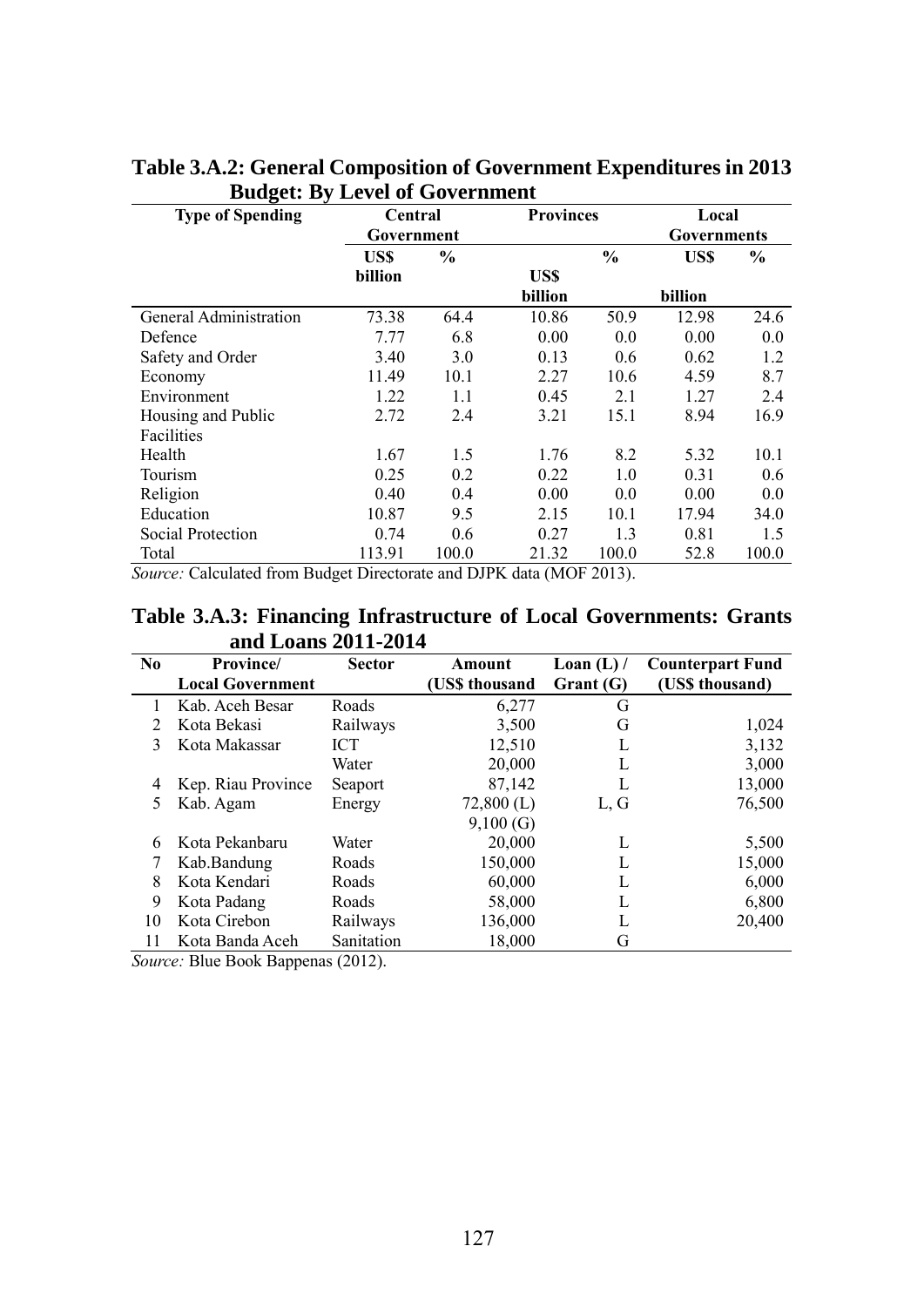| N <sub>0</sub> | <b>Province</b><br><b>Local Government</b> | <b>Sector</b> | Amount<br>(Thousand<br>US\$) | Loan $(L)$ /<br>Grant (G) | <b>Counterpart Fund</b><br>(Thousand US\$) |
|----------------|--------------------------------------------|---------------|------------------------------|---------------------------|--------------------------------------------|
|                | DKI Jakarta                                | Railways      | 500,000                      |                           | 75,000                                     |
|                |                                            | Seaport       | 120,000                      |                           |                                            |
|                |                                            | Flood Mgt     | $150,000$ (L)                | L, G                      | 6,600                                      |
|                |                                            |               | 6,000(G)                     |                           |                                            |
|                | Gorontalo                                  | Air           | 17,900                       | L                         | 1,790                                      |
|                |                                            | Transport     |                              |                           |                                            |
| 3              | South Sulawesi                             | Roads         | 50,000                       | L                         | 5,000                                      |
| 4              | <b>Banten</b>                              | Water         | 40,000                       |                           | 6,000                                      |
| 5              | <b>NTT</b>                                 | Water         | 125,900                      | L                         | 12,900                                     |
| 6              | West Java                                  | Water         | 40,000                       |                           | 25,000                                     |
|                | DI Yogyakarta                              | Water         | 53,160                       | L                         | 7,900                                      |
|                |                                            | Railways      | 226,000                      |                           | 40,000                                     |

#### **Table 3.A.4: Financing Infrastructure of Provincial Governments: Grants and Loans 2011-2014**

### **Table 3.A.5: Grants and Loans: SOEs 2010-2014 (US\$ thousand)**

| <b>State-Owned Companies (SOEs)</b>      | Loan      | <b>Grants</b> | Counterpart<br><b>Fund</b> |
|------------------------------------------|-----------|---------------|----------------------------|
| 1. PT Penjaminan Infrastruktur Indonesia | 30,000    |               |                            |
| 2. PT Pertamina                          | 1,446,605 |               | 478,426                    |
| 3. PT PLN                                | 4,616,800 | 38,500        | 568,600                    |
| 4. PT Semen Baturaja                     | 100,000   |               | 80,000                     |

#### **Table 3.A.6: Development Partner's Financing for Infrastructure Development**

| <b>Development</b><br><b>Partners</b>        | <b>Available Funds</b> | Financing<br><b>Scheme</b> | <b>Priority Sectors /</b><br><b>Projects</b>    | <b>Priority</b><br><b>Regions</b> |
|----------------------------------------------|------------------------|----------------------------|-------------------------------------------------|-----------------------------------|
| <b>World Bank</b>                            | 2009: US\$0.25b        |                            | - Roads $&$ highways                            | Urban                             |
|                                              | 2010: US\$0.2b         |                            | Water resource<br>÷<br>- Power                  | areas                             |
|                                              | 2013: US\$0.1m         |                            | - Indonesia<br>Infrastructure<br>Guarantee Fund | SOE                               |
| ADB                                          | 2009: US\$0.1m         | Loan                       | - Roads & connectivity                          | Central                           |
|                                              | 2011: US\$0.05m        |                            | - Water supply<br>- Financing facility          | gov't                             |
|                                              | 2012: US\$0.18m        |                            |                                                 | Local level                       |
| AIF (ASEAN<br><b>Infrastructure</b><br>Fund) | 2013-2015: US\$1b      |                            |                                                 |                                   |
| AUSAid                                       | 2010-11: AU\$3.8m      | Subnational<br>incentive   | Water and sanitation<br>Roads<br>÷              | Local level                       |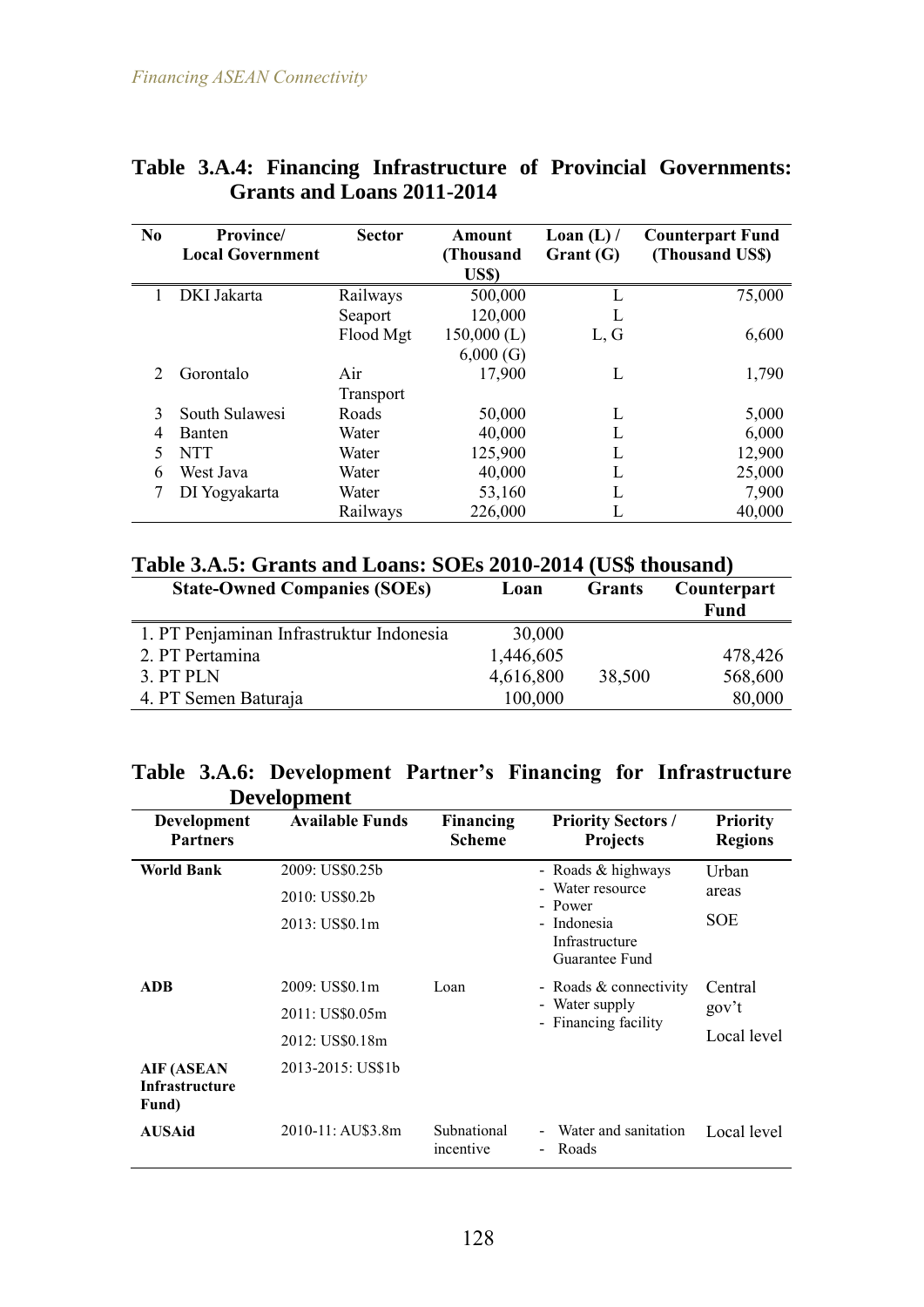| 2009: JPY48.2b<br>- MRT<br><b>JICA</b><br>- Geothermal power<br>plan |         |
|----------------------------------------------------------------------|---------|
| - Roads                                                              | Central |
| - Railways                                                           | gov't   |

 $\overline{a}$ 

<sup>&</sup>lt;sup>1</sup> Ministry of Finance (2012).

 $2$  There is also the perception that the bad road infrastructure in Kalimantan is due to the heavy mining trucks that pass by these roads. Thus, the quality of the roads can be maintained for a short period only [\(www.sindonews.com\)](http://www.sindonews.com/).